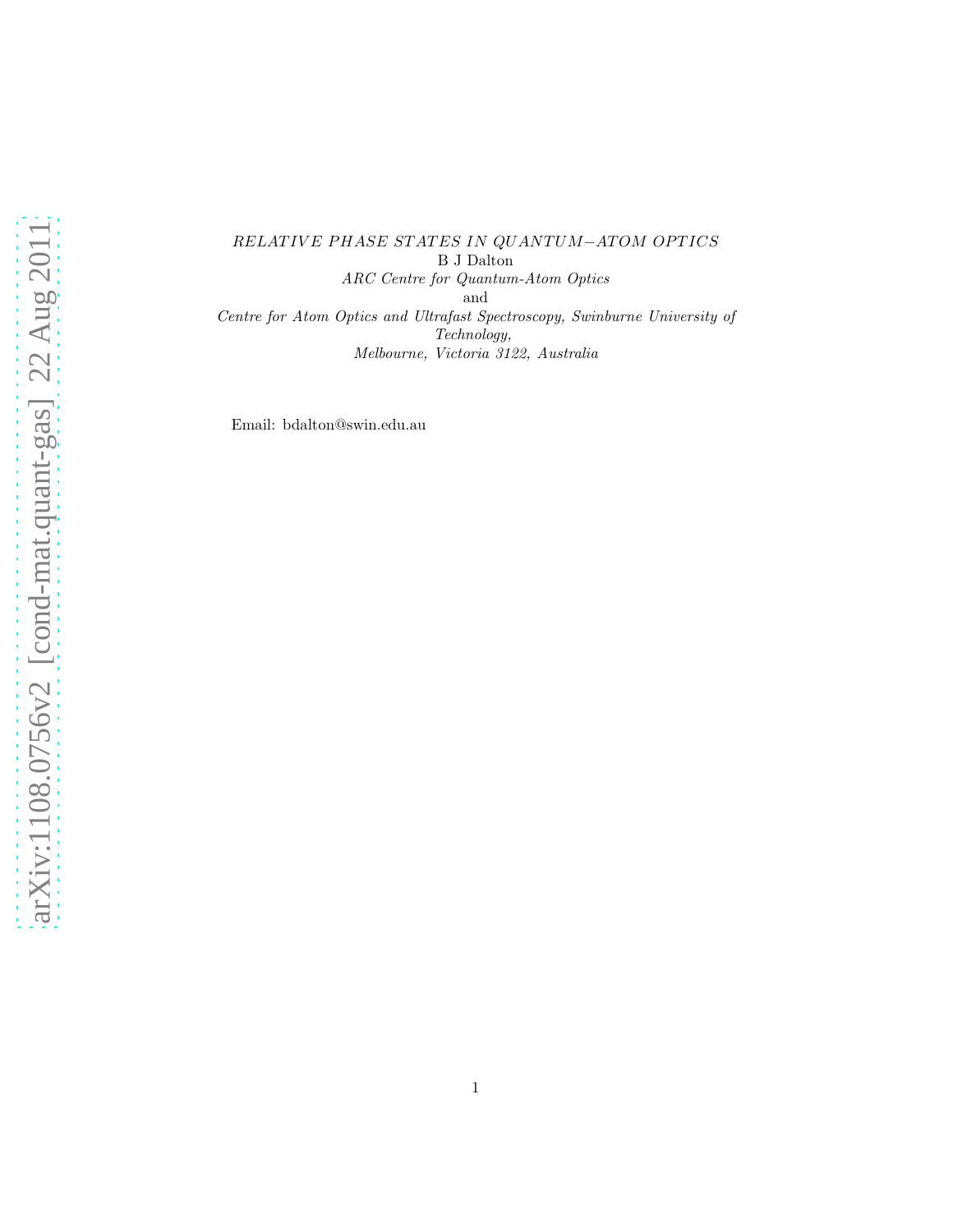## 0.1 Abstract

Relative phase is treated as a physical quantity for two mode systems in quantum atom optics, adapting the Pegg-Barnett treatment of quantum optical phase to define a linear Hermitian relative phase operator via first introducing a complete orthonormal set of relative phase eigenstates. These states are contrasted with other so-called phase states. Other approaches to treating phase and previous attempts to find a Hermitian phase operator are discussed. The relative phase eigenstate has maximal two mode entanglement, it is a fragmented state with its Bloch vector lying inside the Bloch sphere and is highly spin squeezed. The relative phase states are applied to describing interferometry experiments with Bose-Einstein condensates (BEC), particularly in the context of a proposed Heisenberg limited interferometry experiment. For a relative phase eigenstate the fractional fluctuation in one spin operator component perpendicular to the Bloch vector is essentially only of order  $1/N$ , so if such a highly spin squeezed state could be prepared it may be useful for Heisenberg limited interferometry. An approach for preparing a BEC in a state close to a relative phase state is suggested, based on adiabatically changing parameters in the Josephson Hamiltonian starting from a suitable energy eigenstate in the Rabi regime.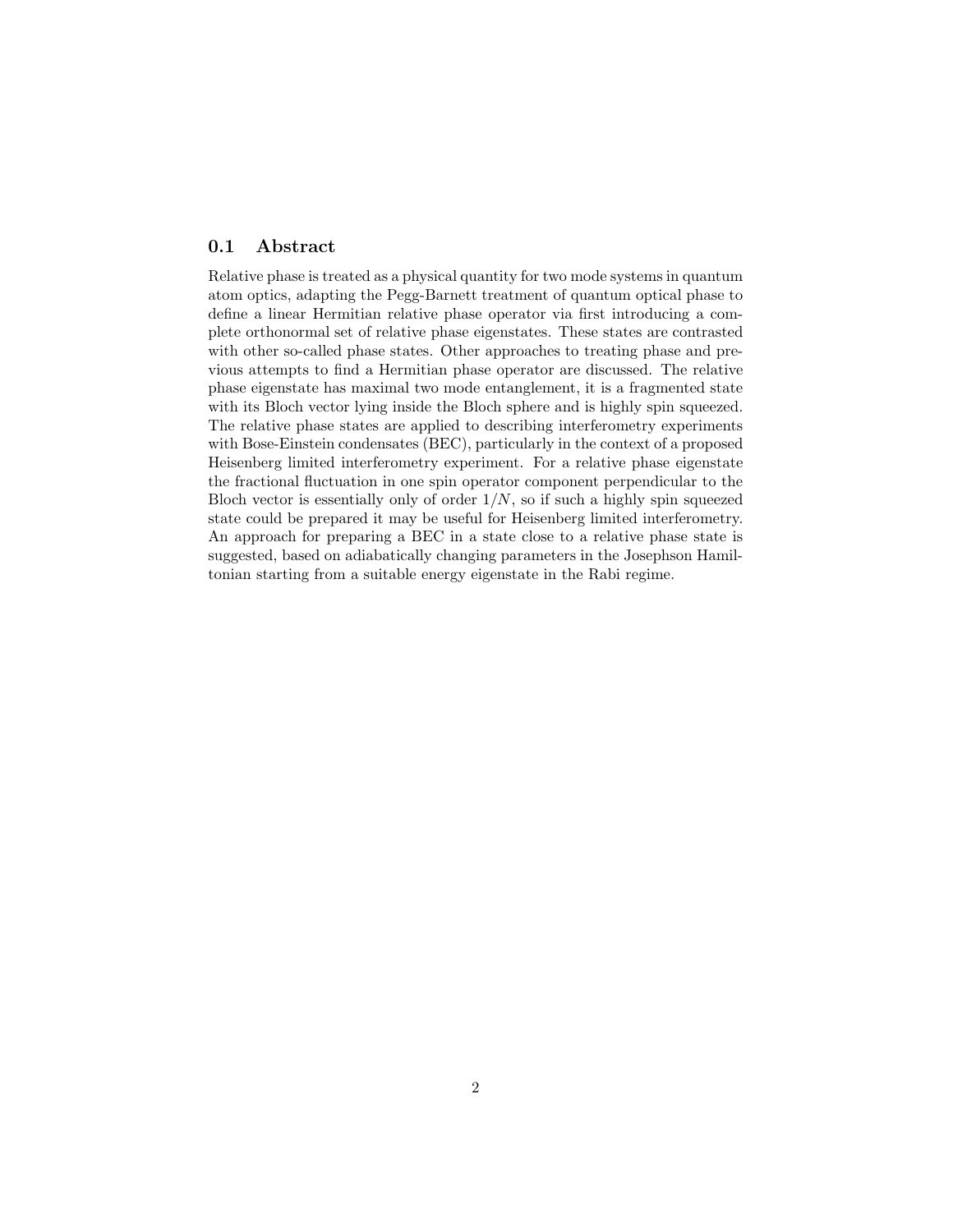# 1 Introduction

Studies of phase dependent phenomena in Bose-Einstein condensates (BEC) are hindered because phase has at least three different meanings. A similar situation applies in quantum optics [\[1\]](#page-20-0). In a first approach, phase is regarded as a physical property of the system [\[2\]](#page-20-1) and is represented via a linear Hermitian operator that applies for all states and for which phase is the (real) eigenvalue. In a second treatment, the state is represented in a *phase space* [\[3\]](#page-20-2), [\[4\]](#page-20-3) by a quasi-distribution function, and a complex phase is used to specify points in this space. In a third method, an operational approach [\[5\]](#page-20-4), [\[6\]](#page-20-5) emphasises an aparatus involved in measurements on the system and phase then refers to a feature of this measurement aparatus, such as the phase of a classical oscillator field interacting with the system. The dependence of system behaviour on phase in these three approaches are different in general, making comparison difficult because the meaning of "phase" is not the same. In a simple example presented in [\[1\]](#page-20-0), it is shown that no quantum state leads to a uniform phase dependence for all three different meanings for phase. It is important therefore to recognise that phase is different in the three approaches. Choosing which approach to use is somewhat a matter of personal preference, but from a fundamental point of view treating phase in the same way as other physical quantities would be preferable if possible. The operational phase approach has the disadvantage of not linking phase to any intrinsic property of the system, and is dependent on the choice of aparatus. This generally involves some sort of homodyne system, but various combinations of beam splitters, phase shifters, vacuum input ports, detectors etc can also be involved. The phase space approach involves a complex phase which cannot be a measured value for any physical quantity and is dependent on the choice of distribution function used to describe the state. This could be Wigner W, Glauber-Sudarshan P, Husimi Q, .or other distributions. In fact the complex phase is often the eigenvalue of a non-Hermitian annihilation operator, which cannot represent a physical quantity. In neither of these two approaches is there any unique or compelling choice for defining phase. Thus the introduction of phase via eigenvalues of a linear Hermitian operator associated with the quantum system is the most objective approach [\[1\]](#page-20-0) because it is not dependent on any particular way of specifying the state nor on any particular measurement system. This is not to claim that some ways of specifying the state are not more useful than others, nor is it intended to trivialise the difficult issue of measuring the probablity distribution for the measurable values of phase regarded as a physical property. Nor does it prove easy to find a suitable Hermitian operator to represent phase. However such an operator can now be defined both for quantum optical systems and Bose-Einstein condensates following the approach of Pegg and Barnett [\[2\]](#page-20-1) that was originally applied to the quantum optics case (see [\[7\]](#page-20-6) for a recent review).

In the present paper we begin with a brief review of progress towards finding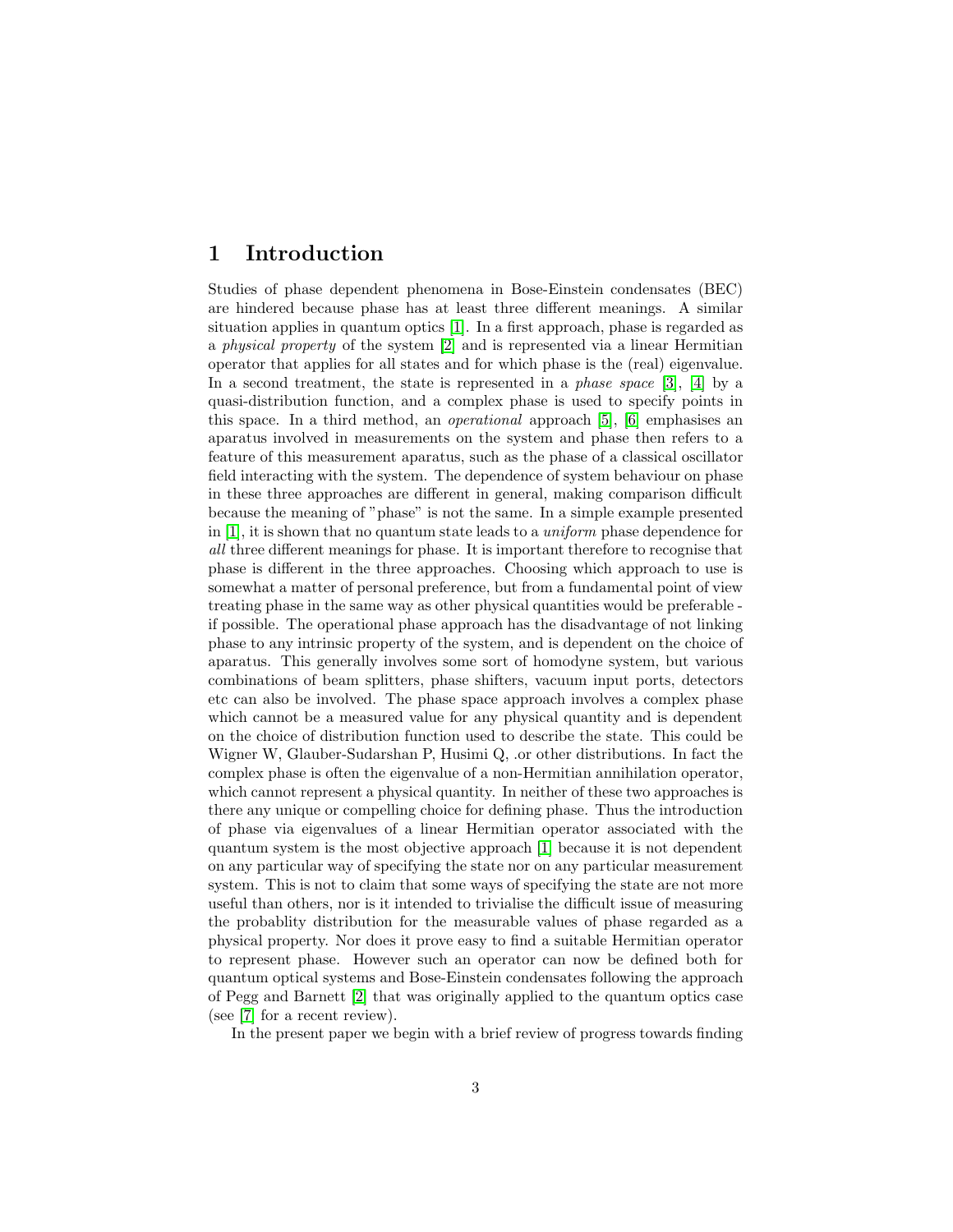a Hermitian phase operator, and then the Pegg-Barnett approach is adapted to define a relative phase operator for two mode systems via first introducing a complete orthonormal set of relative phase eigenstates. These states are contrasted with other so-called phase states. Interesting properties of the relative phase eigenstates are then determined, these being entanglement, fragmentation and spin squeezing. In the final section applications of the relative phase states in describing BEC interferometry experiments are made based on treatment involving the Josephson Hamiltonian, and possibilities for preparing a BEC in a relative phase state are examined. Certain technical results needed for the main body of the paper are covered in an Appendix, which is available as online Supplementary Data.

# 2 Hermitian phase operators

## 2.1 Early attempts

Early attempts to find a Hermitian phase operator for each mode by expressing the annihilation and creation operators  $\hat{a}$ ,  $\hat{a}^{\dagger}$  in terms of Hermitian number  $\hat{n}_a$  and phase operator  $\hat{\phi}_a$  via  $\hat{a} = \exp(i\hat{\phi}_a) (\hat{n}_a)^{1/2}, \hat{a}^\dagger = (\hat{n}_a)^{1/2} \exp(-i\hat{\phi}_a)$ with  $[\hat{\phi}_a, \hat{n}_a] = -i$  [\[8\]](#page-20-7), or by introducing two exponential operators [\[9\]](#page-20-8), [\[10\]](#page-20-9) via the annihilation and creation operators  $E^+ = (\hat{n}_a + 1)^{-1/2} \hat{a}, E^- = \hat{a}^{\dagger} (\hat{n}_a + \hat{n}_a)$  $(1)^{-1/2} = (E^+)^{\dagger}$  were unsuccessful. For the first, the commutation rule leads to a contradiction when matrix elements between number states are evaluated  $-\left(n-m\right)\left\langle n|\hat{\phi}_a|m\right\rangle = -i\delta_{nm}$ . For the second, the introduction of a Hermitian phase operator required being able to write  $\widehat{E^+} = \exp(i\widehat{\phi}_a)$  and  $\widehat{E^-} = \exp(-i\widehat{\phi}_a)$ in the form of unitary operators also failed, for although  $\widehat{E^+E^-} = \widehat{1}$  we have  $\widehat{E-E^+} = \widehat{1} - \vert 0 \rangle \langle 0 \vert$  - rather than  $\widehat{1}$  as is required. Note that Hermitian cosine and *sine operators*  $\widehat{C}$ ,  $\widehat{S}$  can be introduced via  $\widehat{E^+} = \widehat{C} + i\widehat{S}$ , but again these are not trigonometric functions of a Hermitian phase operator. However, the approach of Pegg and Barnett [\[2\]](#page-20-1) via the introduction of phase eigenstates and then the Hermitian phase operator was successful. This approach does require introducing a cut-off on boson numbers for each mode, but this can be justified mathematically in terms of a sequence of Hilbert spaces [\[11\]](#page-20-10) and shown not to affect physical predictions for finite energy fields.

## 2.2 Relative phase operator and eigenstates

In this section we introduce relative phase eigenstates and a Hermitian relative phase operator for the case of a two mode single component BEC with mode annihilation operators  $\hat{a}$ , b and spatial mode functions  $\phi_a(\mathbf{r})$ ,  $\phi_b(\mathbf{r})$  using a modification of the Pegg-Barnett approach for single modes. From the Fock state orthonormal basis states  $|n_a\rangle$ ,  $|n_b\rangle$  involving  $n_a$ ,  $n_b$  bosons in the modes a complete orthonormal set of relative phase eigenstates  $|\theta_p\rangle$  for the  $N = n_a + n_b$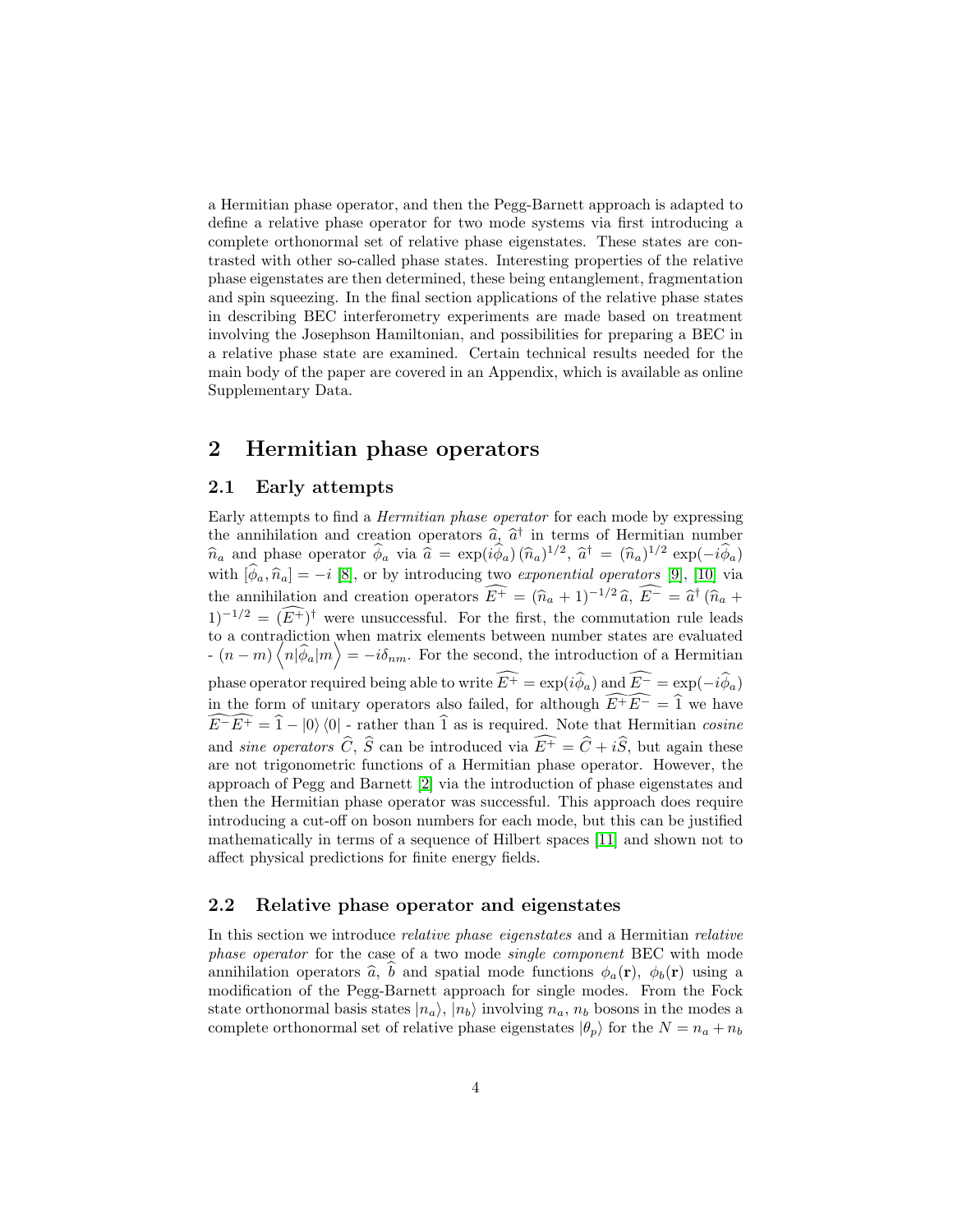boson system are then defined via

<span id="page-4-0"></span>
$$
|\theta_p\rangle = \frac{1}{\sqrt{N+1}} \sum_{k=-N/2}^{N/2} \exp(ik\theta_p) |N/2 - k\rangle_a |N/2 + k\rangle_b
$$
 (1)

where  $\theta_p = p(2\pi/(N+1)), p = -N/2, -N/2+1, ..., +N/2$  is a quasi-continuum of  $N + 1$  equispaced phase eigenvalues. The Hermitian relative phase operator is then defined as

<span id="page-4-1"></span>
$$
\widehat{\Theta} = \sum_{p} \theta_{p} \left| \theta_{p} \right\rangle \left\langle \theta_{p} \right| \tag{2}
$$

This approach has also been applied previously in [\[12\]](#page-20-11), [\[13\]](#page-20-12). Also an un-normalised version of Eq.[\(1\)](#page-4-0) with phase angle  $-\theta_p$  is introduced in [\[14\]](#page-20-13) (see Eqs. A3 and A4). The relative phase operator defined in [\(2\)](#page-4-1) depends on the choice of modes and the total boson number  $N$ , and its commutation law with the relative number operator  $\widehat{\delta n} = \frac{1}{2} (\widehat{b}^\dagger \widehat{b} - \widehat{a}^\dagger \widehat{a})$  is  $[\widehat{\Theta}, \widehat{\delta n}] = i \sum_{n \neq i}$  $\sum_{p\neq q} |\theta_p\rangle \langle \theta_q| \, (-1)^{p-q} \frac{(\theta_p-\theta_q)/2}{\sin{(\theta_p-\theta_q)}}$  $\sin (\theta_p-\theta_q)/2$ rather than just *i*. The Fock state  $|N/2 - k\rangle_a |N/2 + k\rangle_b$  is an eigenstate of the relative number operator with eigenvalue  $k$ . Note that the present approach for a two mode system defines a relative phase eigenstate and relative phase operator, rather than phase eigenstates and operator for each mode. However, the relative phase operator can be defined without requiring a cut-off on boson numbers since there is an automatic restriction for k to lie between  $-N/2$  and  $+N/2$ . The definition can be extended to apply to mixed state boson systems with a range of N via  $\widehat{\Theta}_T = \sum_{\sigma}$  $\sum_{N} \Pi_N \Theta(N) \Pi_N$  using projectors  $\Pi_N$  onto N boson states. Note that essentially the same states can also be defined for quantum optical systems, there the bosons are massless photons.

An approach closer to the original Pegg and Barnett method would be to define phase operators for each mode, and then the relative phase operator would be the difference between the separate phase operators for the two modes, and this method is used in Ref.[\[15\]](#page-20-14). This approach requires introducing a cut-off on boson numbers for each mode and special techniques are needed to restrict the phase difference to a  $2\pi$  rather than  $4\pi$  interval. There are differences between this approach and that adopted here and in [\[12\]](#page-20-11), [\[13\]](#page-20-12), which are discussed in [\[16\]](#page-20-15), [\[17\]](#page-20-16). The approach presented here provides a more direct focus on relative phase as a basic physical property and enables the relative phase to automatically lie in a  $2\pi$  interval.

A similar approach to that here can also be used to define relative phase eigenstates and a Hermitian relative phase operator for a two component BEC where each (hyperfine) component is associated with a single spatial mode function. This situation is again a two mode system and similar Fock states to  $|N/2 - k\rangle_a |N/2 + k\rangle_b$  act as an othonormal basis, though now  $|n_a\rangle$  has  $n_a$ bosons in a spatial mode  $\phi_a(\mathbf{r})$  associated with internal (hyperfine) state a.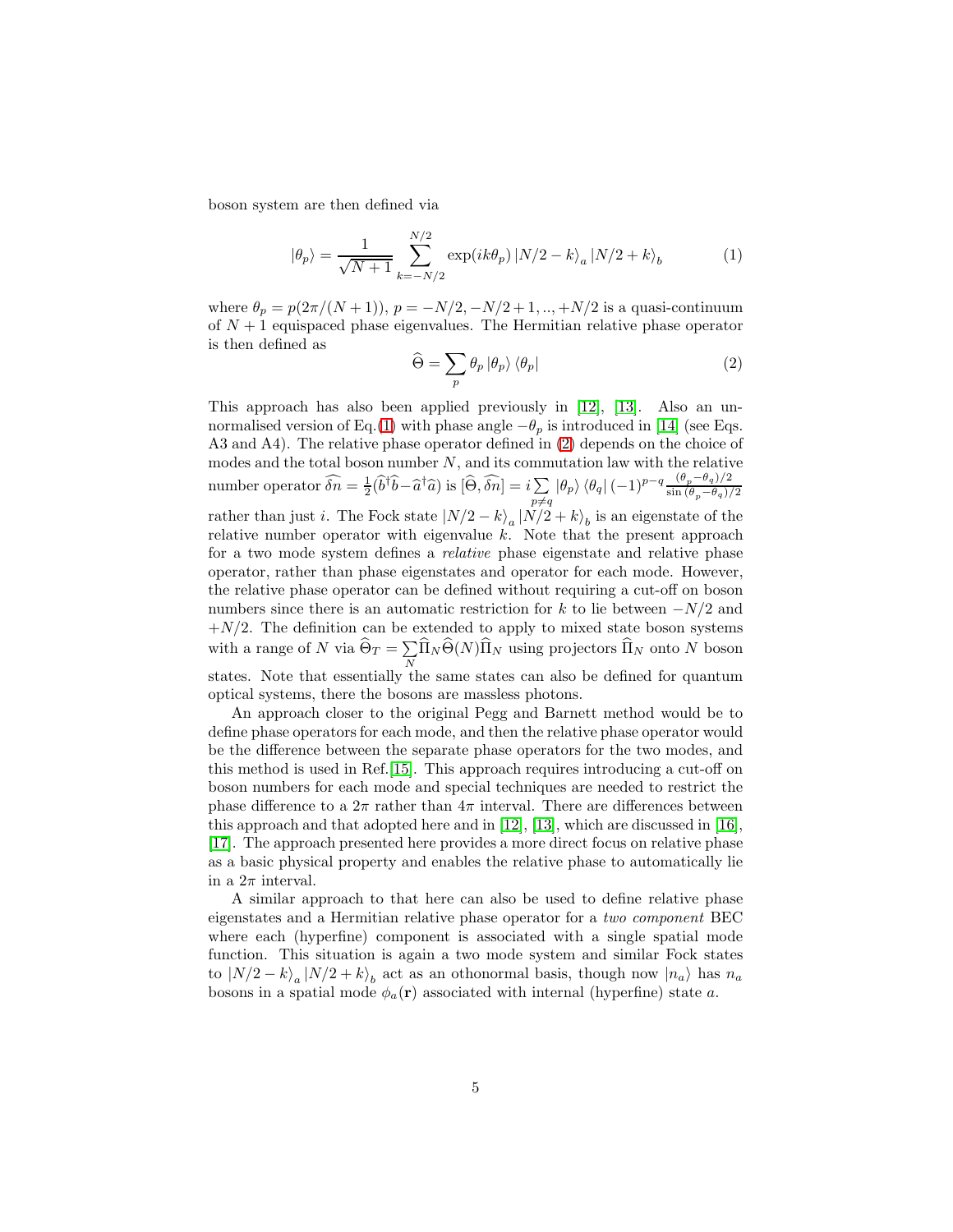#### 2.3 Pure states and quantum superpositions

Any pure quantum state  $|\Phi\rangle$  for the N boson system can be expanded in terms of the relative phase states as

<span id="page-5-0"></span>
$$
|\Phi\rangle = \sum_{p=-N/2}^{N/2} A(\theta_p) |\theta_p\rangle
$$
 (3)

and the amplitudes  $A(\theta_n)$  determine the probability  $P(\theta_n)$  for measuring the relative phase  $\theta_p$  via the standard expression

<span id="page-5-2"></span>
$$
P(\theta_p) = |A(\theta_p)|^2 \tag{4}
$$

The same state can also be expanded in terms of the relative number states as

<span id="page-5-1"></span>
$$
|\Phi\rangle = \sum_{k=-N/2}^{N/2} b_k |N/2 - k\rangle_a |N/2 + k\rangle_b
$$
 (5)

with expansion coefficients  $b_k$ . It is then easy to see that the expansion coefficients in terms of relative phase states and the Fock states are related via a Fourier transform.

<span id="page-5-3"></span>
$$
A(\theta_p) = \frac{1}{\sqrt{N+1}} \sum_k \exp(-ik\theta_p) b_k \qquad b_k = \frac{1}{\sqrt{N+1}} \sum_p \exp(+ik\theta_p) A(\theta_p) \quad (6)
$$

For the relative phase state itself the expansion coefficients are  $b_k = \exp(+ik\theta_p)/\sqrt{N+1}$ . The generalisation for mixed states is straightforward.

As an example of a quantum superposition we consider the state

$$
|\Phi\rangle = \frac{1}{\sqrt{2}} \left\langle \left| \frac{N}{2}, -\frac{N}{2} \right\rangle + \left| \frac{N}{2}, +\frac{N}{2} \right\rangle \right\rangle \tag{7}
$$

which is the so-called NOON state, being a superposition of states  $| N, 0 \rangle$  and  $(0, N)$ . It is also referred to as a *Schrodinger cat* state, and is an example of an entangled state. In the first term there are N bosons in mode  $\phi_L$  and 0 in mode  $\phi_R$  and for the second the reverse applies. For this state  $b_k =$  $(\delta_{k,-N/2} + \delta_{k,+N/2})/\sqrt{2}$  and hence  $A(\theta_p) = \sqrt{2/(N+1)} \cos(\frac{N}{2}\theta_p)$ , which gives an oscillatory probability distribution for the relative phase with probabilities changing from 0 to  $2/(N+1)$  for neighboring phase angles. Such oscillations would be hard to detect. On the other hand the different NOON state

$$
|\Phi\rangle = \frac{1}{\sqrt{2}} \left( \left| \frac{N}{2}, -n \right\rangle + \left| \frac{N}{2}, +n \right\rangle \right) \tag{8}
$$

with  $n \ll N$  and  $A(\theta_p) = \sqrt{2/(N+1)} \cos(n\theta_p)$  would have a central peak in the phase probability for  $\theta_p = 0$  and the first zero at  $\theta_p = \pm \pi/2n$ , which would correspond to a relative narrow phase probability distribution with  $\Delta\theta_p \propto 1/n$ , if  $n$  is large enough.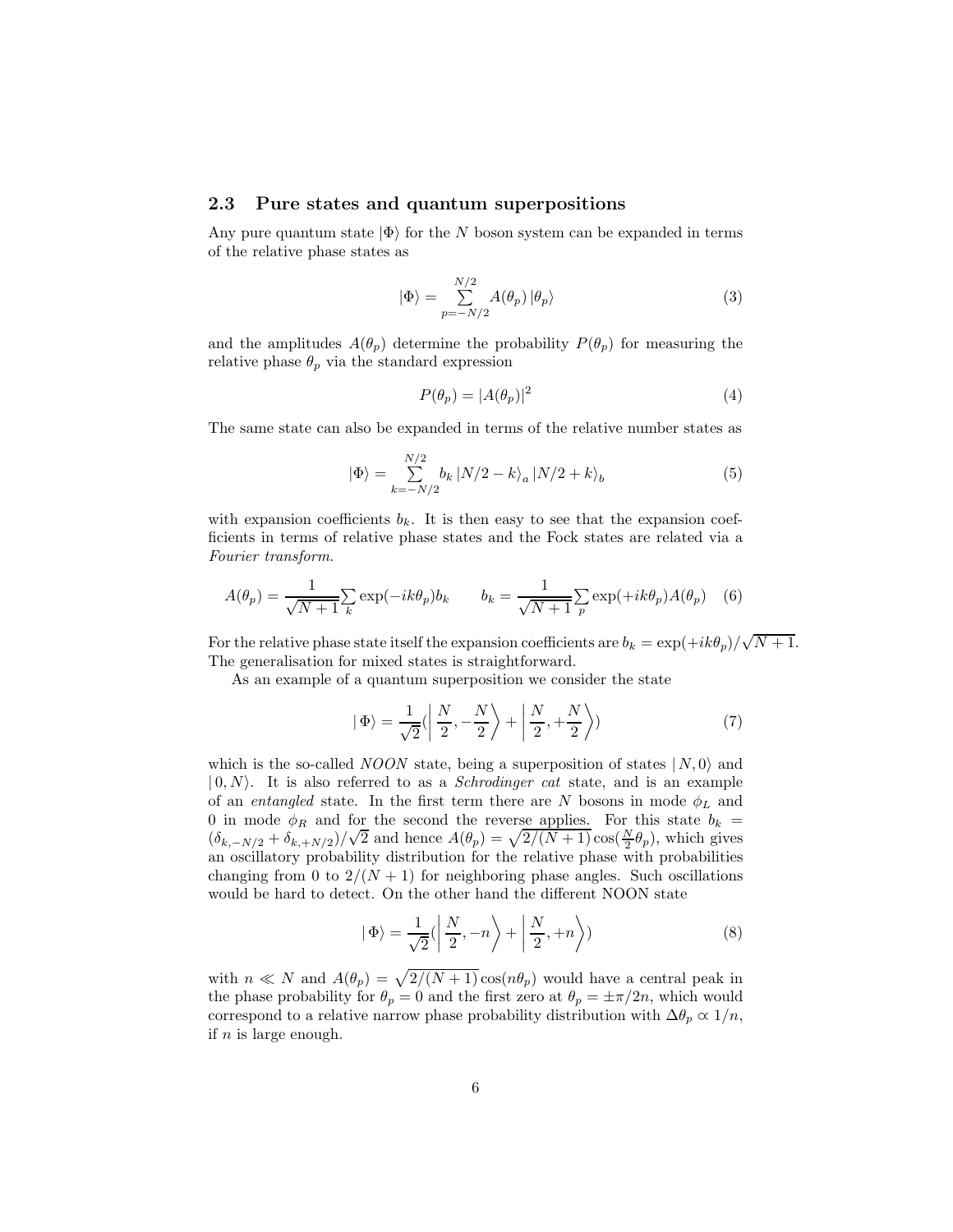#### 2.4 Other phase dependent states

Note that other authors [\[18\]](#page-20-17) have defined a set of states for a two mode BEC that depend on phase variables  $\theta$ ,  $\chi$  via the expression

$$
|\theta, \chi\rangle = \frac{1}{\sqrt{N!}} (\cos \theta \cdot \exp(-i\frac{1}{2}\chi)\hat{a}^{\dagger} + \sin \theta \cdot \exp(+i\frac{1}{2}\chi)\hat{b}^{\dagger})^{N} |N\rangle_{a} |0\rangle_{b} \qquad (9)
$$

which are also referred to as phase states. For the case where  $\theta = \pi/4$  such states have been used to define a phase  $\chi$  in BEC interferometry experiments [\[19\]](#page-20-18), and  $\chi$  is measured in terms of the evolution time for a condensate in a double well trap when inter-well tunneling dominates over collisional effects. In this case phase is essentially the evolution time, which is an operational variable directly associated with the specific measurement process. However, states such as  $|\theta, \chi\rangle$  are actually *binomial states* and correspond to all bosons being in the same single particle state  $\cos\theta \cdot \exp(-i\frac{1}{2}\chi)\phi_a(\mathbf{r}) + \sin\theta \cdot \exp(+i\frac{1}{2}\chi)\phi_b(\mathbf{r})$ . They are also referred to as coherent states. Expanding the coherent states

$$
|\theta, \chi\rangle = \sum_{k} b_{k}(\theta, \chi) |N/2 - k\rangle_{a} |N/2 + k\rangle_{b}
$$
 (10)

as a superposition of the basis states  $\left| N/2 - k \right\rangle_a \left| N/2 + k \right\rangle_b$ , the expansion coefficients are  $b_k(\theta, \chi) = C_{N/2-k}^N \cdot (\cos \theta)^{N/2-k} \cdot (\sin \theta)^{N/2+k} \cdot \exp(ik\chi)$  involving binomial coefficients  $C_{N/2-k}^N = N!/((N/2-k)!(N/2+k)!)$ . The binomial states are physically important since they describe an unfragmented BEC [\[20\]](#page-21-0). However they are not a complete orthonormal basis set for the two mode BEC. For example there is no choice of  $\theta$ ,  $\chi$  that gives the *fragmented* state  $|N/2\rangle_a |N/2\rangle_b$ which has an occupancy for each of the two natural orbitals (see below) of  $N/2$ . For the coherent state with equal probabilities of finding a boson in each mode  $|\theta = \pi/4$ ,  $\chi$  the expansion [\(3\)](#page-5-0) in terms of relative phase states  $|\theta_p\rangle$  gives a relative phase probability

$$
P_{\pi/4,\chi}(\theta_p) = \sqrt{\frac{2\pi}{N}} \sqrt{\frac{N}{N+1}} \exp(-\frac{N(\theta_p - \chi)^2}{2})
$$
(11)

for N large. This is a Gaussian distribution centred around  $\theta_p = \chi$  with a narrow width of  $\Delta\theta_p \propto 1/\sqrt{N}$ . For this coherent state the relative phase distribution corresponds to the *standard quantum limit*. Note that for large  $N$  this coherent state almost has a well-defined relative phase  $\chi$ , which may explain why it is sometimes regarded as being a state with a definite relative phase. However, they are not eigenstates of any relative phase operator.

Other authors [\[21\]](#page-21-1) consider eigenstates  $|E(\theta)\rangle$  of a phase dependent *quadra*ture operator for each mode  $\hat{E}(\theta) = i(\hat{a} \exp(-i\theta) - \hat{a}^\dagger \exp(-i\theta))$  with eigenvalue  $E(\theta)$ , and probability distributions given as  $| \langle E(\theta) | \Phi \rangle |^2$  for finding the quadrature field to have an amplitude  $E(\theta)$  considered as a function of phase variable  $θ$  determine a phase distribution for a quantum state  $|Φ\rangle$  without introducing phase as an eigenvalue of a Hermitian operator. The expansion of the quadrature eigenstates in terms of Fock states  $|n_a\rangle_a$  involves Hermite polynomials and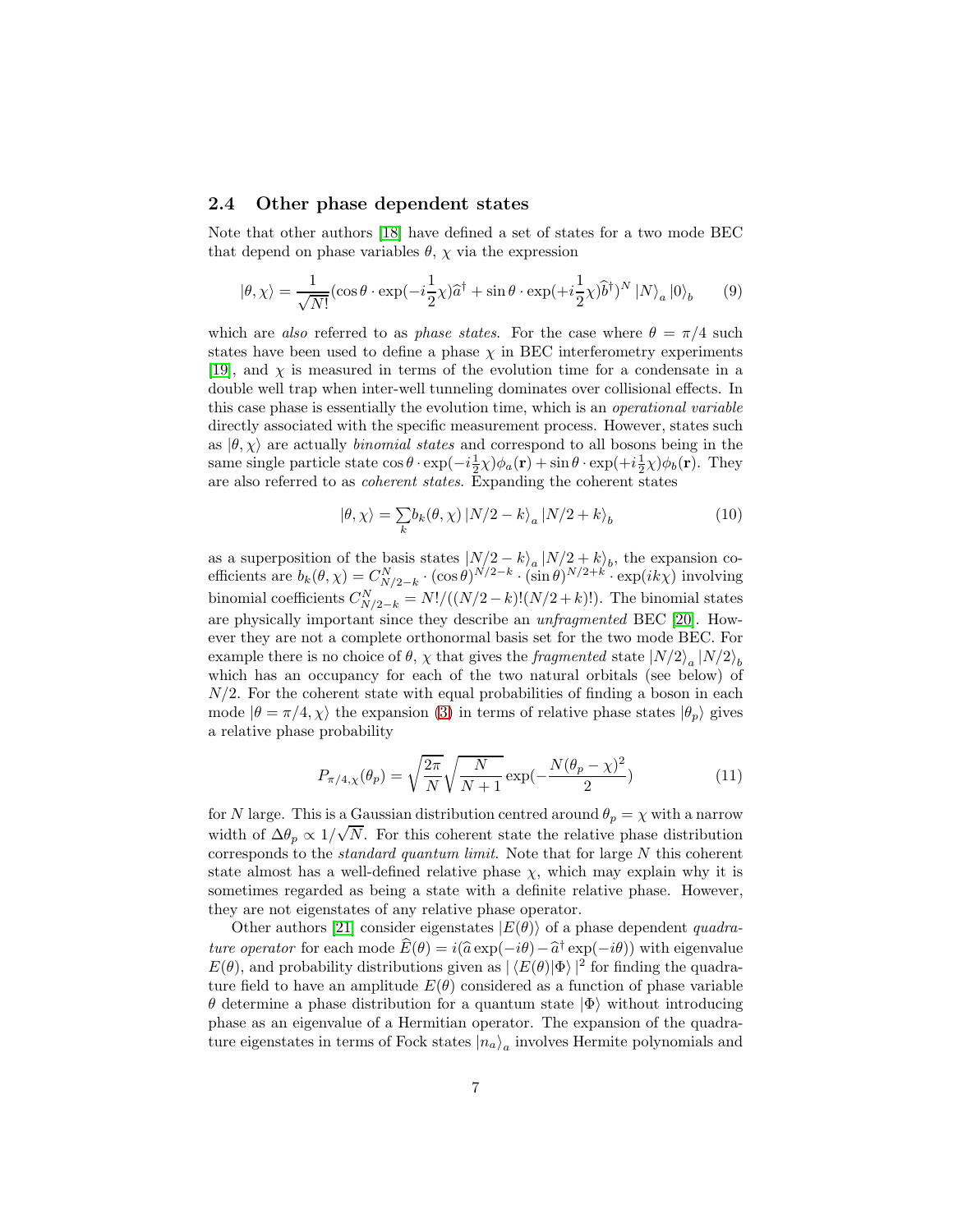Gaussian functions of  $E(\theta)$ . However, the states  $|E(\theta)\rangle$  are non-orthogonal so the probability concept is doubtful. This treatment of phase is really an example of the phase space approach.

## 3 Properties of relative phase eigenstates

The relative phase eigenstate has several interesting properties. These include entanglement, fragmentation and spin squeezing. We deal with each in turn.

#### 3.1 Mode entanglement

Firstly, it is a state with maximal mode entanglement for the a, b sub-systems, so is of interest in quantum information The entropy of entanglement is one of the standard measures of entanglement [\[22\]](#page-21-2) and is given by the von Neumann entropy for the reduced density operator for either of the subsystems a or b. Thus for the system in pure state  $|\Phi\rangle$  the entropy of entanglement is

$$
S(\hat{\rho}_a) = -k_B Tr(\hat{\rho}_a \log \hat{\rho}_a) = -k_B Tr(\hat{\rho}_b \log \hat{\rho}_b) = S(\hat{\rho}_b)
$$
  

$$
\hat{\rho}_a = Tr_b(|\Phi\rangle \langle \Phi|) \qquad \hat{\rho}_b = Tr_a(|\Phi\rangle \langle \Phi|)
$$
 (12)

For the relative phase eigenstate it is straightforward to show that the entropy of entanglement is given by

$$
S(\hat{\rho}_a) = k_B \log(N+1) = S(\hat{\rho}_b)
$$
\n(13)

which is very large. The general case of maximal mode entanglement occurs when the amplitudes  $b_k$  in [\(5\)](#page-5-1) satisfy  $|b_k| = 1/\sqrt{N+1}$  [\[23\]](#page-21-3), and the relative phase eigenstate is a particular case.

## 3.2 Fragmentation

Secondly, it is a *fragmented state* [\[20\]](#page-21-0), since there are two *natural orbitals* with macroscopic occupancy. For large  $N$  the first order quantum correlation function  $G^{(1)}(\mathbf{r},\mathbf{r}') = \langle \hat{\Psi}^{\dagger}(\mathbf{r}) \hat{\Psi}(\mathbf{r}') \rangle$  (where  $\hat{\Psi}^{\dagger}(\mathbf{r}), \hat{\Psi}(\mathbf{r})$  are the usual field operators,  $\widehat{\Psi}(\mathbf{r}) = \widehat{a}\phi_a(\mathbf{r}) + \widehat{b}\phi_b(\mathbf{r})$  is given by (see Appendix)

$$
G^{(1)}(\mathbf{r}, \mathbf{r}') = \frac{N}{2} (\phi_a^*(\mathbf{r})\phi_a(\mathbf{r}') + \phi_b^*(\mathbf{r})\phi_b(\mathbf{r}')) + \frac{\pi N}{8} \exp(i\theta_p) (\phi_a^*(\mathbf{r})\phi_b(\mathbf{r}')) + \frac{\pi N}{8} \exp(-i\theta_p) (\phi_b^*(\mathbf{r})\phi_a(\mathbf{r}'))
$$
(14)

using the result that for large  $N$  the sum  $\sum_k$  $\sqrt{\left(\frac{N}{2}(\frac{N}{2}+1)-k(k\pm 1)/(N+1)\right)}$ is approximately  $\frac{\pi}{8}N$ . The natural orbitals are the eigenfunctions of the first order quantum correlation function, and are given by  $\chi_{\pm}(\mathbf{r}) = (\exp(i\theta_p/2)\phi_a^*(\mathbf{r}) \pm \phi_b^*(\mathbf{r}))$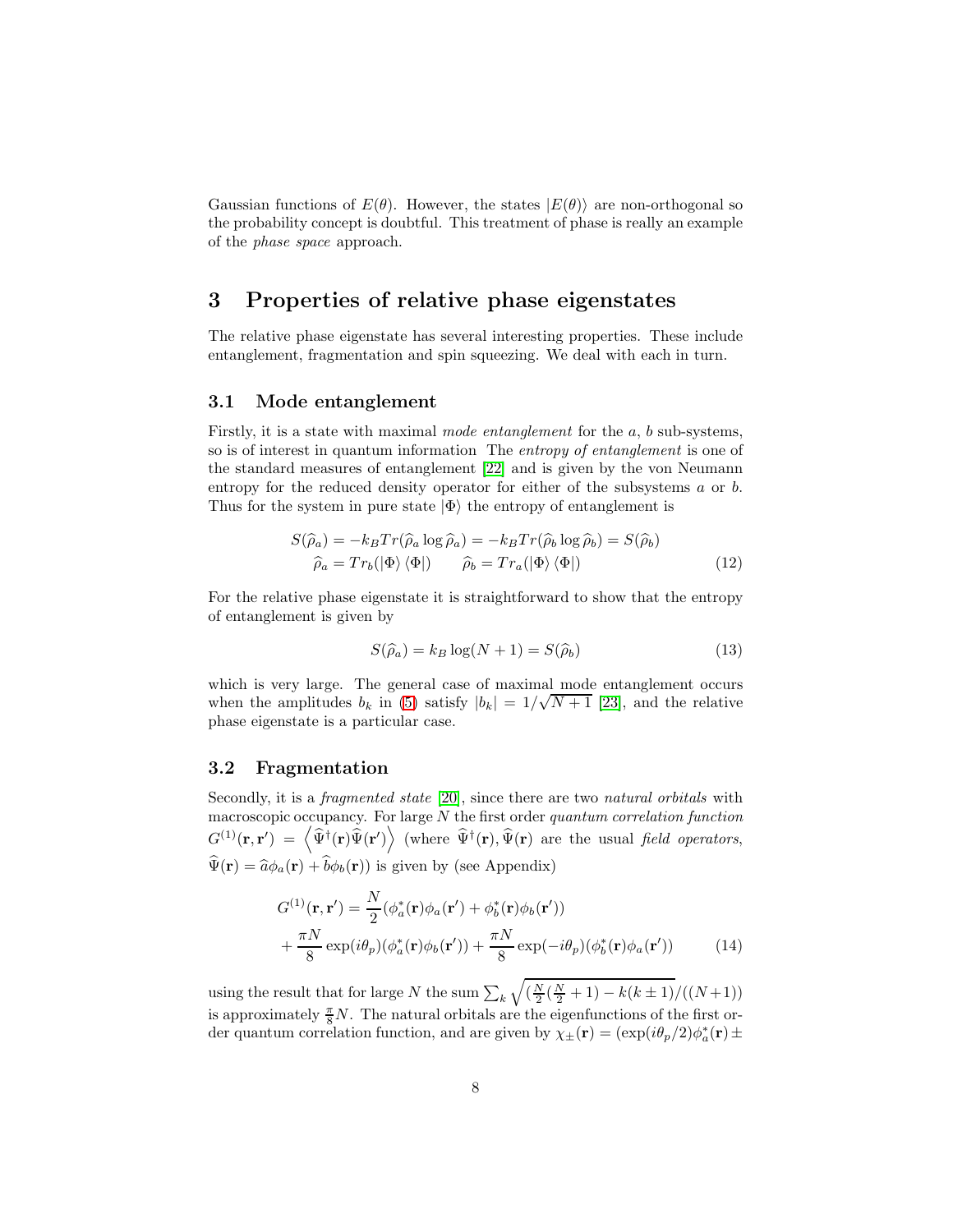$\exp(-i\theta_p/2)\phi_b^*(\mathbf{r}))/\sqrt{2}$ . The eigenvalues (which give the occupancies) are  $(\frac{1}{2} \pm \frac{1}{2})$  $\frac{\pi}{8}$ )N. Fragmented states cannot be described by a single Gross-Pitaevskii equation, generalised mean field theories are involved [\[24\]](#page-21-4), [\[25\]](#page-21-5) involving coupled generalised Gross-Pitaevskii equations.

## 3.3 Spin squeezing

Thirdly, the relative phase eigenstate is a *spin squeezed state* [\[26\]](#page-21-6) in which one component of the spin angular momentum has a Heisenberg limited fluctuation. The Schwinger spin operators are defined by  $\hat{S}_x = (b^{\dagger} \hat{a} + \hat{a}^{\dagger} b)/2$ ,  $\hat{S}_y = (b^{\dagger} \hat{a} - \hat{a}^{\dagger} \hat{b})/2$  $\hat{a}^{\dagger} \hat{b}$ /2*i*,  $\hat{S}_z = (\hat{b}^{\dagger} \hat{b} - \hat{a}^{\dagger} \hat{a})/2$ , and the *Bloch vector* is defined via its components  $\langle \hat{S}_x \rangle$ ,  $\langle \hat{S}_y \rangle$  and  $\langle \hat{S}_z \rangle$  [\[27\]](#page-21-7), often in units of N. For large N the Bloch vector is determined to be (see Appendix)

$$
\left\langle \widehat{S}_x \right\rangle \doteq \frac{\pi}{8} N \cos \theta_p \qquad \qquad \left\langle \widehat{S}_y \right\rangle \doteq -\frac{\pi}{8} N \sin \theta_p \qquad \left\langle \widehat{S}_z \right\rangle = 0 \tag{15}
$$

using the result that for large  $N$  the sum  $\sum_k$  $\sqrt{\left(\frac{N}{2}(\frac{N}{2}+1)-k(k\pm 1)/(N+1)\right)}$ is approximately  $\frac{\pi}{8}N = 0.3926N$ . This vector is in the equatorial plane with azimuthal angle  $\phi = 2\pi - \theta_p$ , and is inside the *Bloch sphere* of radius  $N/2$  another indicator of fragmentation. For any unfragmented state is a coherent state  $|\theta, \chi\rangle$  and the Bloch vector *always* lies on the Bloch sphere, the orientation being given by polar angle  $\pi - 2\theta$  and azimuthal angle  $2\pi - \chi$ . Thus any state for which the Bloch vector lies inside the Bloch sphere must be a fragmented state, and the relative phase eigenstate is such a case.

Spin operators along  $(\widehat{J}_z)$  and perpendicular  $(\widehat{J}_x, \widehat{J}_y)$  to the Bloch vector may be defined by

<span id="page-8-0"></span>
$$
\widehat{J}_x = \widehat{S}_z \qquad \widehat{J}_y = \widehat{S}_x \sin \theta_p + \widehat{S}_y \cos \theta_p \qquad \widehat{J}_z = \widehat{S}_x \cos \theta_p - \widehat{S}_y \sin \theta_p \qquad (16)
$$

and in terms of the new spin operators

$$
\langle \hat{J}_x \rangle = 0
$$
  $\langle \hat{J}_y \rangle = 0$   $\langle \hat{J}_z \rangle = \frac{\pi}{8} N \approx 0.392N$  (17)

The covariance matrix (see Appendix) which describes the quantum fluctuations for the spin operator components can be shown to be diagonal for the new spin operators  $\hat{J}_x$ ,  $\hat{J}_y$ ,  $\hat{J}_z$ . For large N the fluctuations in the new Bloch vector components for the relative phase eigenstate are found to be (see Appendix)

$$
\delta \widehat{J}_x \approx \sqrt{1/12} N \approx 0.289 N \qquad \delta \widehat{J}_y \approx \sqrt{\frac{1}{8} + \frac{1}{4} \ln N}.
$$
\n
$$
\delta \widehat{J}_z \approx \sqrt{(1/6 - \pi^2/64)} N \approx 0.112 N
$$
\n(18)

where  $\delta\widehat{\Omega}^2 \equiv \langle (\widehat{\Omega} - \langle \widehat{\Omega} \rangle)^2 \rangle$ . As  $|\langle \widehat{J}_z \rangle|/2 \approx 0.196N$  we see that for all  $N > 4$ the product  $\delta \hat{J}_x \cdot \delta \hat{J}_y > 0.198N$ , which is greater than  $|\left\langle \hat{J}_z \right\rangle|/2$  consistent with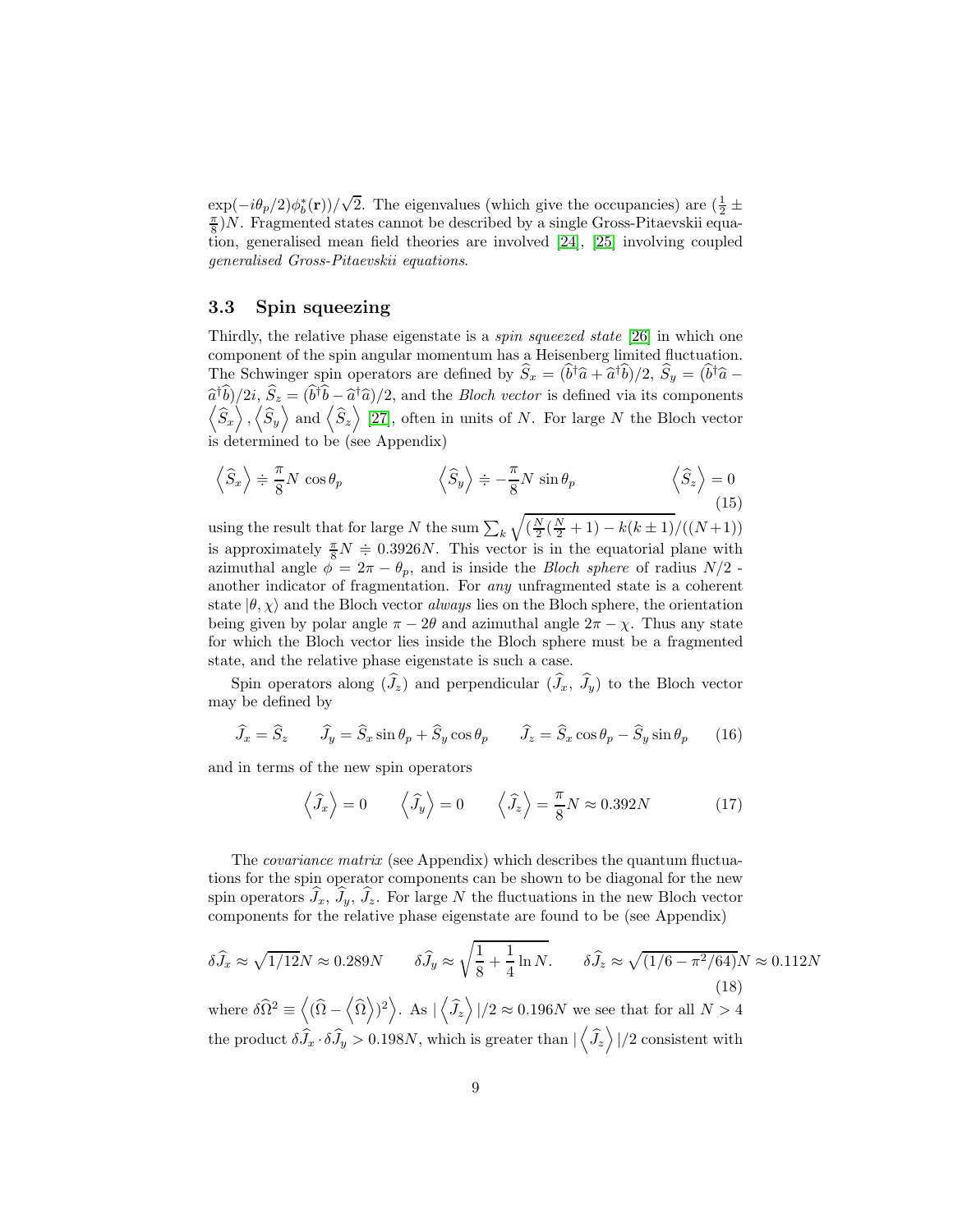the Heisenberg uncertainty principle. However, although  $\widehat{J}_x$  is not squeezed, the other perpendicular component  $\widehat{J}_y$  is highly squeezed, with a fractional fluctuation  $\delta \hat{J}_y / \langle \hat{J}_z \rangle$  essentially of order  $1/N$  due to the denominator  $\langle \hat{J}_z \rangle$ . The numerator  $\delta\widehat{J}_y$  is a very slowly increasing function of  $N$  - for  $N$  changing from  $10^8$  to  $10^{10}$  it only changes from 2.17 to 2.42. The relative phase state could be of interest in Heisenberg limited interferometry [\[28\]](#page-21-8). By contrast, the fluctuations in the Bloch vector components for the coherent state  $|\theta, \chi\rangle$  are  $\delta \hat{J}_x \approx \sqrt{N}$ ,  $\delta \widehat{J}_y \approx \sqrt{N}$  and  $\delta \widehat{J}_z \approx 0$ . Here the fluctuations are equal for the two components perpendicular to the Bloch vector, so there is no squeezing. Furthermore, the fractional fluctuation  $\delta \hat{J}_{x,y}/\langle \hat{J}_z \rangle$  is only of order  $1/\sqrt{N}$ , corresponding to the *standard quantum limit* and not to the *Heisenberg limit*, as is the case for the relative phase eigenstate.

# 4 Applications of relative phase eigenstates

The relative phase eigenstate provides a useful theoretical concept for describing interferometry experiments based on BEC. This type of application is discussed in this Section,firstly in general terms and then for a specific BEC interferometry proposal. However, before treating these applications the question of whether the relative phase eigenstate can be prepared via some sort of dynamical process will be examined.

#### 4.1 Creating relative phase eigenstates ?

The energy and energy fluctuation associated with the relative phase eigenstate are quite large. The typical two mode system such as bosons in a double well potential is described via the Josephson Hamiltonian

$$
\widehat{H} = -J\widehat{S}_x + \delta \widehat{S}_z + U\widehat{S}_z^2 \tag{19}
$$

where J is the inter-well tunneling parameter,  $\delta$  describes asymmetry of the two wells and U is the collision parameter. It is easy to see that the relative phase state [\(1\)](#page-4-0) is not an energy eigenstate. The non-zero matrix elements of the Josephson Hamiltonian between the basis states  $|N/2, k\rangle \equiv |N/2 - k\rangle_a |N/2 + k\rangle_b$ are

$$
H_{k,k} = \delta k + Uk^2
$$
  
\n
$$
H_{k,k+1} = -\frac{J}{2} \sqrt{\frac{N}{2} (\frac{N}{2} + 1) - (k+1)k}
$$
  
\n
$$
H_{k,k-1} = -\frac{J}{2} \sqrt{\frac{N}{2} (\frac{N}{2} + 1) - (k-1)k}
$$
\n(20)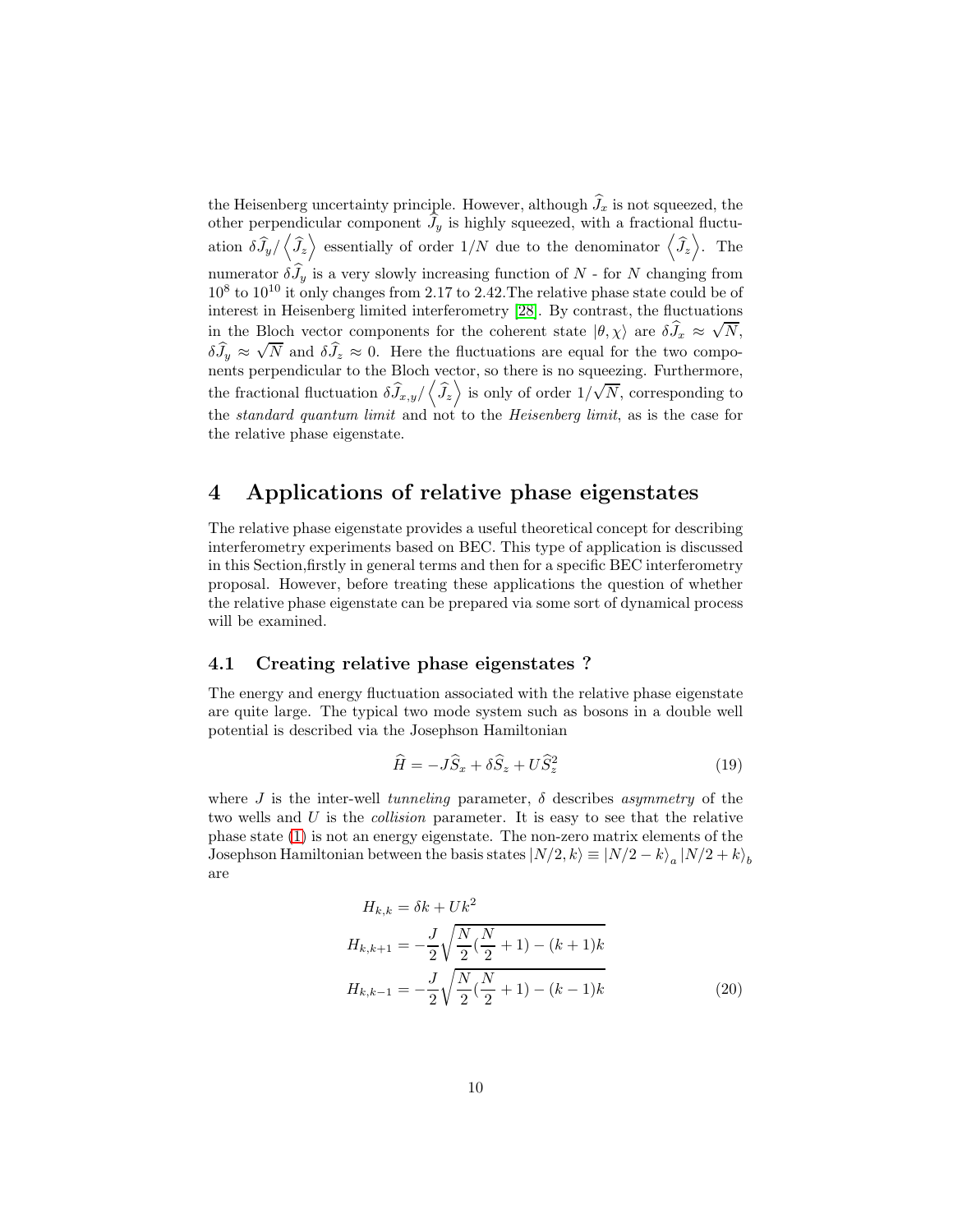and for the relative phase state to be an energy eigenstate with energy  $E$  requires

$$
E = \delta k + Uk^2 - \frac{J}{2}\sqrt{\frac{N}{2}(\frac{N}{2} + 1) - (k+1)k} \exp(+i\theta_p)
$$

$$
-\frac{J}{2}\sqrt{\frac{N}{2}(\frac{N}{2} + 1) - (k-1)k} \exp(-i\theta_p)
$$
(21)

for all k, which is not possible. The mean energy  $\left\langle \widehat{H} \right\rangle$  is

$$
\left\langle \widehat{H} \right\rangle \doteqdot U \frac{1}{12} N^2 - J \cos \theta_p \frac{\pi}{8} N \tag{22}
$$

so in the Rabi regime [\[20\]](#page-21-0) where  $J \gg UN$  the mean energy is approximately  $-J \cos \theta_p \frac{\pi}{8} N$ , whilst in the *Fock regime* [\[20\]](#page-21-0) where  $U \gg JN$  it is essentially  $U\frac{1}{12}N^2$ .

The variance in the energy  $\delta \widehat{H}^2 = \langle (\widehat{H} - \langle \widehat{H} \rangle)^2 \rangle$  is given by

<span id="page-10-0"></span>
$$
\delta \widehat{H}^2 \doteqdot N^2 \times \begin{bmatrix} UN & J & \delta \end{bmatrix} \times \begin{bmatrix} \frac{1}{180} & \frac{\pi}{384} \cos \theta_p & 0\\ \frac{\pi}{384} \cos \theta_p & \left(\frac{1}{6} - \frac{\pi^2}{64}\right) \cos^2 \theta_p & 0\\ 0 & 0 & \frac{1}{12} \end{bmatrix} \times \begin{bmatrix} UN\\ J\\ \delta \end{bmatrix} \tag{23}
$$

correct to  $O(N^2)$  (see Appendix for details). This is a quadratic form in the quantities  $UN, J$  and  $\delta$ . That this form is positive definite can be shown by determining the eigen values  $\lambda_1(\theta_p)$ ,  $\lambda_2(\theta_p)$  and  $\lambda_3(\theta_p)$  of the 3x3 matrix in Eq.[\(23\)](#page-10-0), and explict formulae are given in the Appendix. As expected the eigenvalues are all real and positive for all relative phase  $\theta_p$  (see Figure A in Appendix). It is of some interest to consider cases where the Josephson parameters are related via

<span id="page-10-1"></span>
$$
\begin{bmatrix}\nUN \\
J \\
\delta\n\end{bmatrix} = K \begin{bmatrix}\nX_{1\alpha} \\
X_{2\alpha} \\
X_{3\alpha}\n\end{bmatrix}
$$
\n(24)

where  $\begin{bmatrix} X_{1\alpha} & X_{2\alpha} & X_{3\alpha} \end{bmatrix}^T$  are the orthonormal column eigenvectors associated with the eigenvalues  $\lambda_1(\theta_p)$ ,  $\lambda_2(\theta_p)$  and  $\lambda_3(\theta_p)$  and K is arbitrary. In this case an expression for the relative energy fluctuation can be obtained as

$$
\frac{\sqrt{\left(\delta\hat{H}^2\right)_{\alpha}}}{\left|\left\langle\hat{H}\right\rangle_{\alpha}\right|} = \frac{\sqrt{\lambda_{\alpha}(\theta_p)}}{\left|\left(X_{1\alpha}\frac{1}{12} - X_{2\alpha}\cos\theta_p\frac{\pi}{8}\right)\right|}
$$
(25)

for the eigenvalues  $\lambda_1(\theta_p)$ ,  $\lambda_2(\theta_p)$ . For  $\lambda_3(\theta_p)$  we have  $\langle \hat{H} \rangle$  $3 = 0$ , so the relative fluctuation is undefined. In Figures 1 and 2 the relative energy fluctuations are shown for  $\lambda_1(\theta_p)$ ,  $\lambda_2(\theta_p)$  respectively.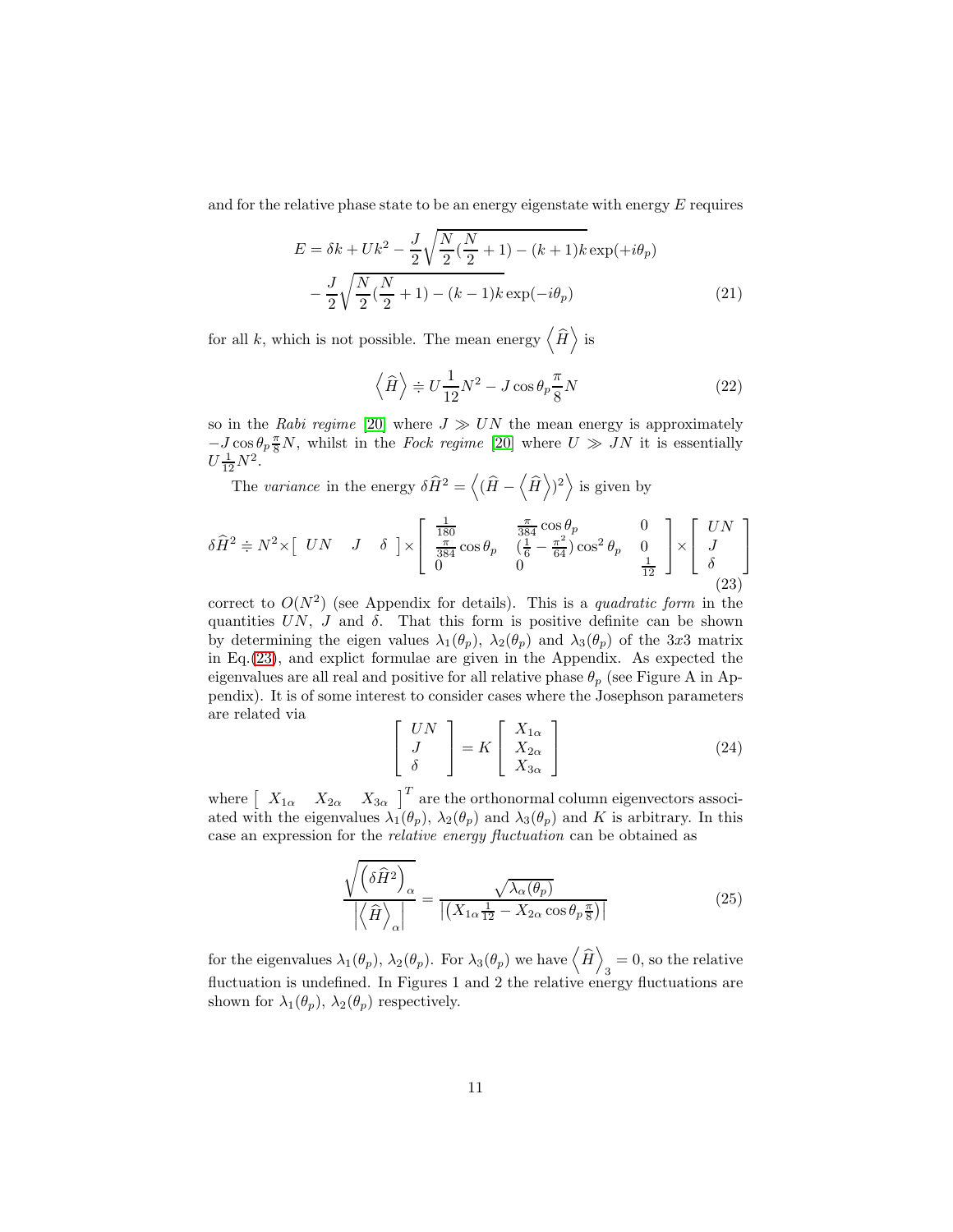

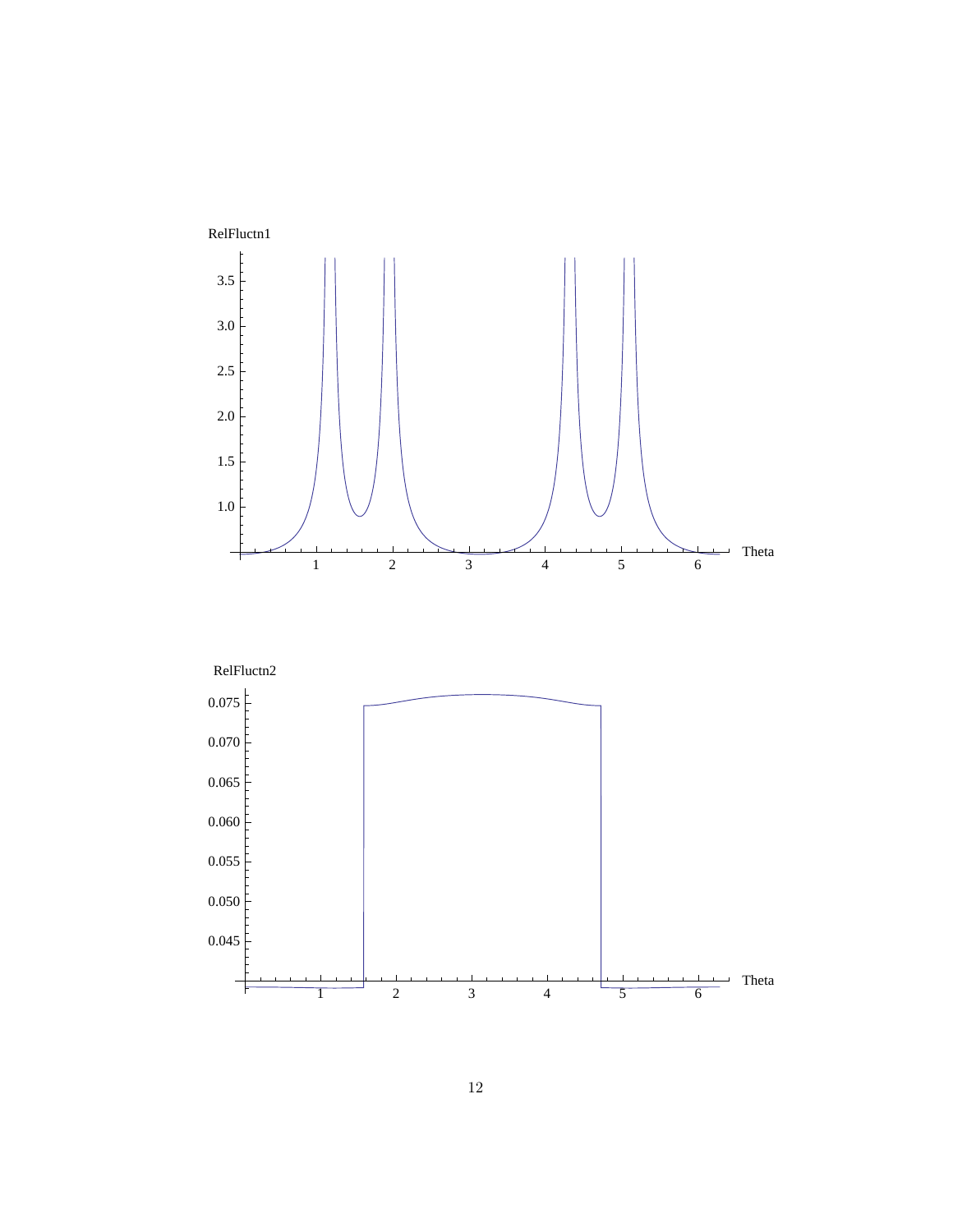

Figure 1. Relative energy fluctuation for Josephson parameters in  $\lambda_1(\theta_p)$  case.

Figure 2. Relative energy fluctuation for Josephson parameters in  $\lambda_2(\theta_p)$  case.

Clearly for the choice of Josephson parameters in the  $\lambda_1(\theta_p)$  case the relative energy fluctuations are very large,  $O(200\%)$ . However, for the choice of Josephson parameters in the  $\lambda_2(\theta_p)$  case the relative energy fluctuations are fairly small,  $O(6\%)$ . If the Josephson parameters are chosen as in the latter case, then an adiabatic process starting with parameters as for some initial  $\theta_{p0}$ and changing them to those for  $\theta_p$  in accordance with Eq.[\(24\)](#page-10-1) with  $\alpha = 2$  could prepare a state close to the required relative phase state. For example, with  $\theta_{p0} = \frac{\pi}{2}$  we have  $UN = 0, J = K$  and  $\delta = 0$  since  $X_{12} = 0, X_{22} = 1$  and  $X_{32} = 0$ . A suitable initial state within the Rabi regime where  $J \gg UN, \delta = 0$ might be used. In particular, the state discussed below corresponding to that created at the end of the first stage in the proposed Heisenberg limited interferometry experiment has a quite well defined relative phase  $\theta_{p0} = 0$  (see Figure 4 below) and might be suitable. The required quantities  $X_{12}$  and  $X_{22}$  that define the way UN, J would be adiabatically changed to reach any required  $\theta_p$  are shown in Figure 3 (formulae are also given in the Appendix).  $\delta$  would remain equal to zero.

Figure 3. Eigenvector for  $\lambda_2(\theta_p)$ .  $X_{12}$  (blue curve) and  $X_{22}$  (red curve).  $X_{32} = 0.$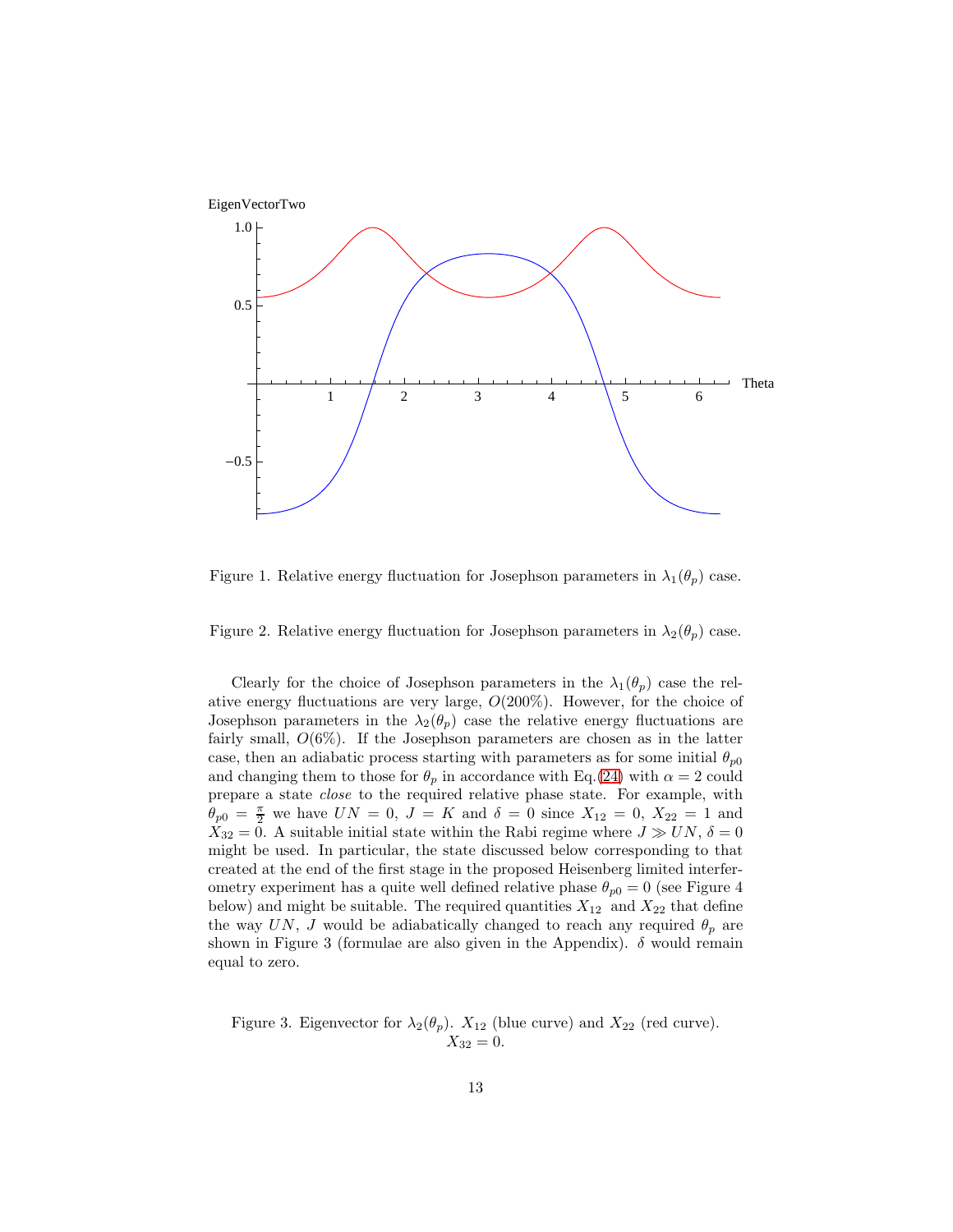No actual experiment for preparing a BEC in a relative phase eigenstate or for directly measuring the relative phase probability have yet been carried out, so the relative phase probability distribution may need to be inferred from other measurements rather than directly measured. However, similar remarks may be made about position eigenstates for individual particles - where only states with relatively localised positions can be prepared and where position probabilty results are inferred from experiments involving scattering of weak probe beams, so this need not preclude the relative phase operator and its eigenstates being useful concepts in quantum atom optics.

## 4.2 Interferometry experminents an quantum correlation functions

The quantum correlation function  $G^{(1)}(\mathbf{r}, \mathbf{r}')$  with  $\mathbf{r} = \mathbf{r}'$  is of particular interest as it determines the probability distribution for boson position measurements [\[29\]](#page-21-9), [\[30\]](#page-21-10) and hence is useful in describing the interference fringes that can occur in BEC interferometry experiments. For a general state [\(3\)](#page-5-0) the first order quantum correlation function can also be expressed in terms of the amplitudes  $A(\theta_p)$  for the relative phase eigenstates. These amplitudes appear via three autocorrelation functions. We have

$$
G^{(1)}(\mathbf{r}, \mathbf{r'})
$$
  
\n
$$
= \phi_a(\mathbf{r})^* \phi_a(\mathbf{r'}) \sum_r C_0(\theta_r) \frac{1}{N+1} \sum_k \exp(ik\theta_r) \left(\frac{N}{2} - k\right)
$$
  
\n
$$
+ \phi_b(\mathbf{r})^* \phi_b(\mathbf{r'}) \sum_r C_0(\theta_r) \frac{1}{N+1} \sum_k \exp(ik\theta_r) \left(\frac{N}{2} + k\right)
$$
  
\n
$$
+ \phi_a(\mathbf{r})^* \phi_b(\mathbf{r'}) \sum_r C_{+1}(\theta_r) \frac{1}{N+1} \sum_k \exp(ik\theta_r) \sqrt{\left(\frac{N}{2} - k + 1\right) \left(\frac{N}{2} + k\right)}
$$
  
\n
$$
+ \phi_b(\mathbf{r})^* \phi_a(\mathbf{r'}) \sum_r C_{-1}(\theta_r) \frac{1}{N+1} \sum_k \exp(ik\theta_r) \sqrt{\left(\frac{N}{2} + k + 1\right) \left(\frac{N}{2} - k\right)}
$$
  
\n(26)

where the autocorrelation functions of the amplitudes  $A(\theta_p)$  are defined as

$$
C_0(\theta_r) = \sum_{q=-\frac{N}{2}}^{\frac{N}{2}} A(\{\theta_r + \theta_q\}_{\text{mod }2\pi}) A(\theta_q)^*
$$
  

$$
C_{\pm 1}(\theta_r) = \sum_{q=-\frac{N}{2}}^{\frac{N}{2}} A(\{\theta_r + \theta_q\}_{\text{mod }2\pi}) A(\theta_q)^* \exp(\pm i\theta_q)
$$
(27)

Hence we see that for a state with a relative narrow relative phase distribution around a particular phase  $\theta_0$  ( $A(\theta_p) \approx \delta_{\theta_p, \theta_0}$ ) the autocorrelation function  $C_0(\theta_r)$  will be peaked around  $\theta_r \doteq 0$ , whilst the autocorrelation functions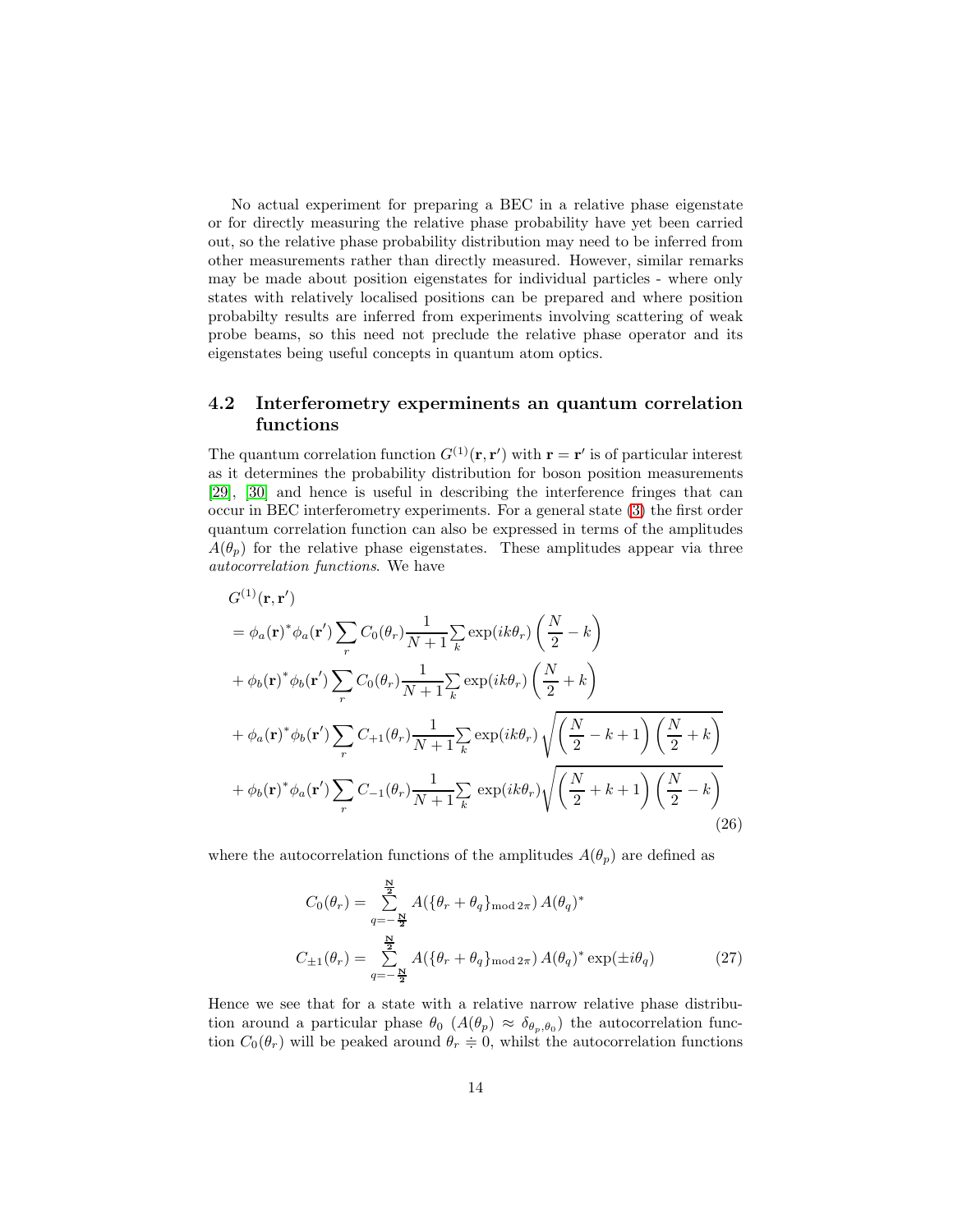$C_{\pm 1}(\theta_r)$  will be peaked around  $\theta_r \doteq \mp \theta_0$ . This means that the first two terms in  $G^{(1)}(\mathbf{r}, \mathbf{r}')$  have no dependence on  $\theta_0$ , whereas the last two terms have essentially a sinusoidal variation with  $\theta_0$  since the sum over  $\theta_r$  will be dominated by terms  $\theta_r = \pm \theta_0$ . If the particular central phase  $\theta_0$  is changed during an experiment then the boson position probability will change - hence a fringe pattern would be observed. Note that the observation of the fringe depends on the overlap of the mode functions being sufficiently large. On the other, for a state with a relatively wide relative phase distribution the auto correlation functions will be significant for a wide range of  $\theta_r$  so the sum over  $\theta_r$  will be no longer be dominated by terms  $\theta_r = \pm \theta_0$  and the fringe pattern would be washed out.

## 4.3 Heisenberg limited BEC interferometry experiment

The relative phase eigenstate is a valuable theoretical concept for describing the behaviour in BEC interferometry experiments. For example, in the proposed experiment by Dunningham and Burnett [\[31\]](#page-21-11) for Heisenberg limited interferometry in two mode BEC, the collapse and revival of interference fringes can be discussed in terms of collapses and revivals of the time dependent probability distribution for the relative phase. Collapse and revival effects in BEC were described earlier by Wright et al [\[32\]](#page-21-12).

The Dunningham and Burnett experiment treats the two mode double well BEC system via the Josephson Hamiltonian. The experiment has two stages. In the first stage the system starts with equal numbers of bosons in each well, so the quantum state is  $|\Phi(0)\rangle = |N/2\rangle_a |N/2\rangle_b$ , so  $b_k(0) = \delta_{k,0}$ . From Eqs.[\(4\)](#page-5-2) and [\(6\)](#page-5-3) it is easy to see that the relative phase probability distribution is uniform. With evolution dominated by the tunneling term the state evolves for a time  $T_1 = \pi \hbar/2J$  (or when  $\phi = Jt/\hbar = \pi/2$ ) The methods of angular momentum theory can be used to determine the dynamics, since the evolution operator  $\hat{U}(t) = \exp(i\hat{S}_x J t/\hbar)$  is just a rotation operator. We find that

$$
b_k(T_1) = \exp(ik\frac{\pi}{2}) \frac{\sqrt{(N/2 + k)!(N/2 - k)!}}{(N/2)!(2^{N/2})} \sum_p (-1)^p C_{p+k}^{N/2} C_p^{N/2}
$$
 (28)

from which we can calculate the relative phase probability distribution via Eqs.[\(4\)](#page-5-2) and [\(6\)](#page-5-3). This is shown in Figure 4 for the case  $N = 80$  and we see that the system has a well-defined relative phase of approximately zero. This stage of the experiment involves creating a state with a rather well-defined relative phase. Experimentally the time  $T_1$  is determined by observing the time it takes for the fringe pattern to become sharpest.

#### Figure 4. Relative phase probability at end of the first stage. Well defined relative phase seen. Parameters are given in text.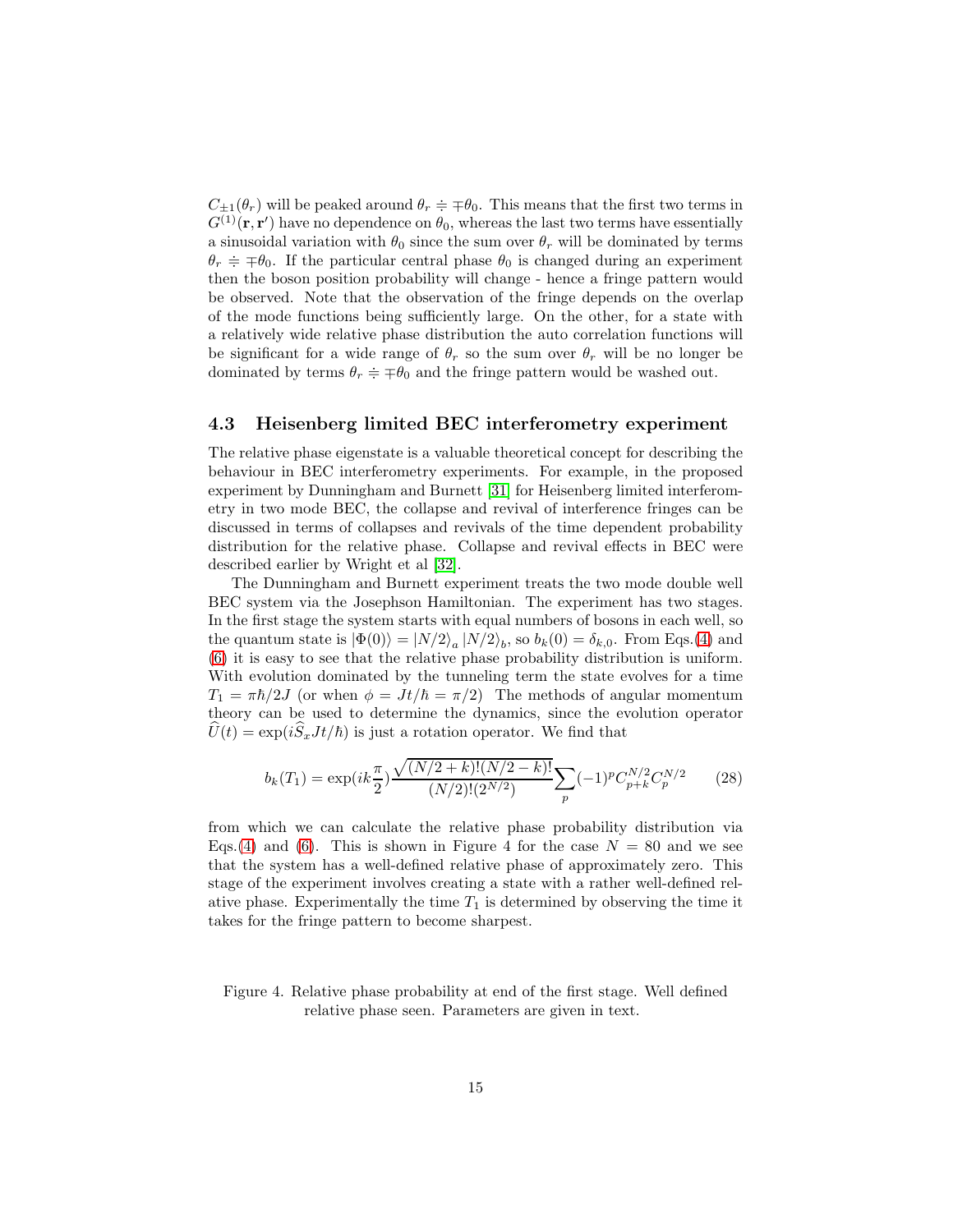

The second stage involves evolution for a further time T dominated by the collision term, or the collision term plus the asymmetry term. In this case we find that

$$
b_k(T_1 + T) = \exp(-ik\frac{\delta T}{\hbar})\exp(-ik^2\frac{UT}{\hbar})b_k(T_1)
$$

We first consider the situation when there is no asymmetry  $\delta = 0$ . A characteristic time scale for the collision dominated evolution is  $T_2 = \pi \hbar/2U$  (or when  $\xi = U t / \hbar = \pi/2$ . However, due to the exp $(-i k^2 \frac{U T}{\hbar})$  factor there is a dephasing effect, causing the relative phase probability amplitudes  $A(\theta_p, T_1 + T)$  to become significant over a wide range of  $\theta_p$ . This causes a collapse in the previously well defined interference fringe pattern. The time scale for this to happen is that required for the fastest pairs of contributions  $(k = -N/2, -N/2 + 1$  or  $k = \frac{N}{2}, \frac{N}{2} - 1$  to get out of phase by  $\sim \pi$ . Thus the collapse time is given by  $T_c = \pi \hbar/NU = T_2/N$  (or when  $\xi = \pi/2N$ ), which is  $O(1/N)$  times shorter than  $T_2$ . This collapse effect is shown in Figures 5 and 6 for  $N = 80$ . For  $\xi = 0.001\pi$  the relative phase distribution is starting to spread out and is essentially uniform when  $\xi = 0.01\pi$ .

Figure 5. Relative phase probability just after the end of the first stage. Dephasing effects starting to be seen. Parameters are given in text.

Figure 6. Relative phase probability somewhat after the end of the first stage. Complete dephasing effects seen. Parameters are given in text.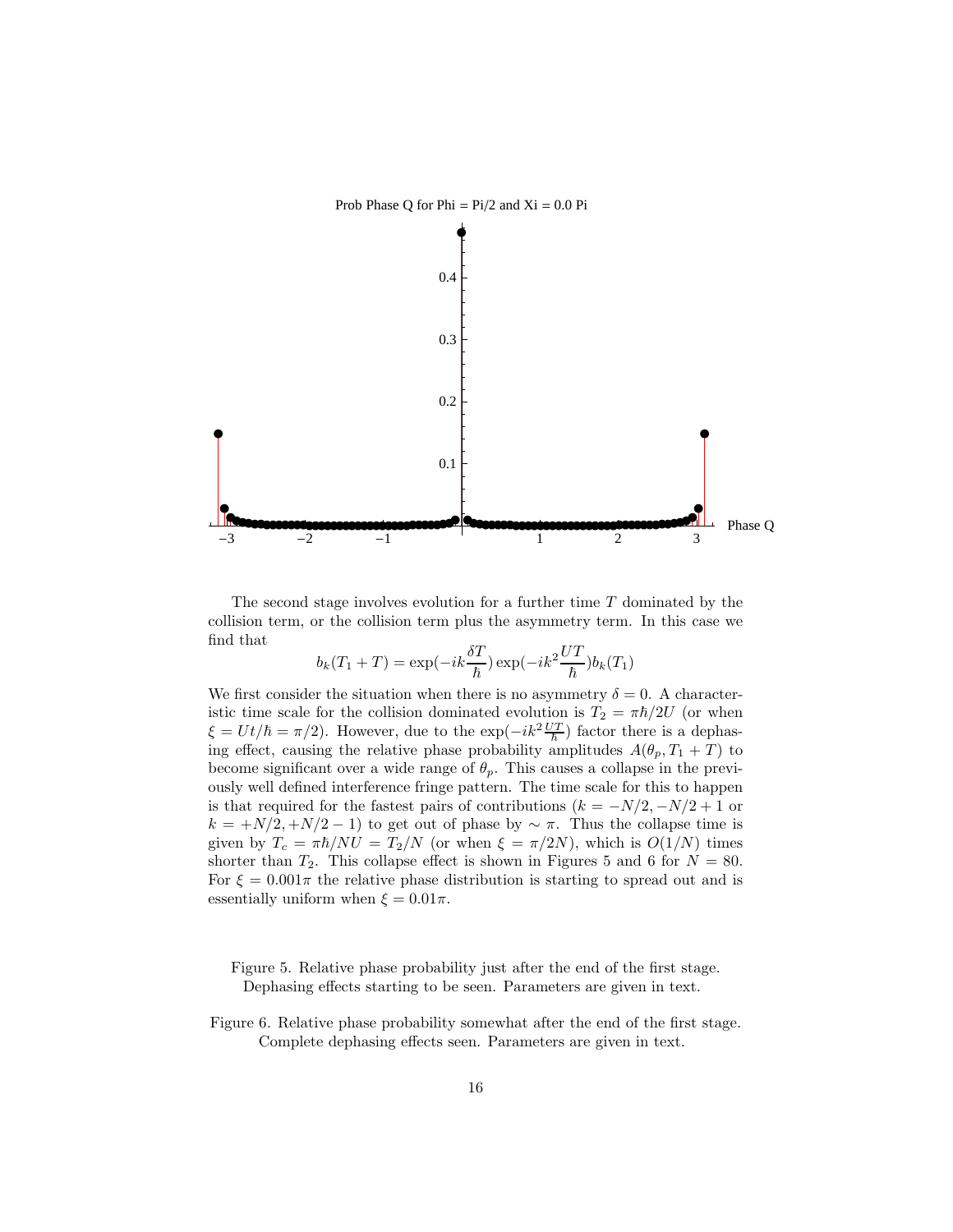

Prob Phase Q for Phi =  $Pi/2$  and  $Xi = 0.001$  Pi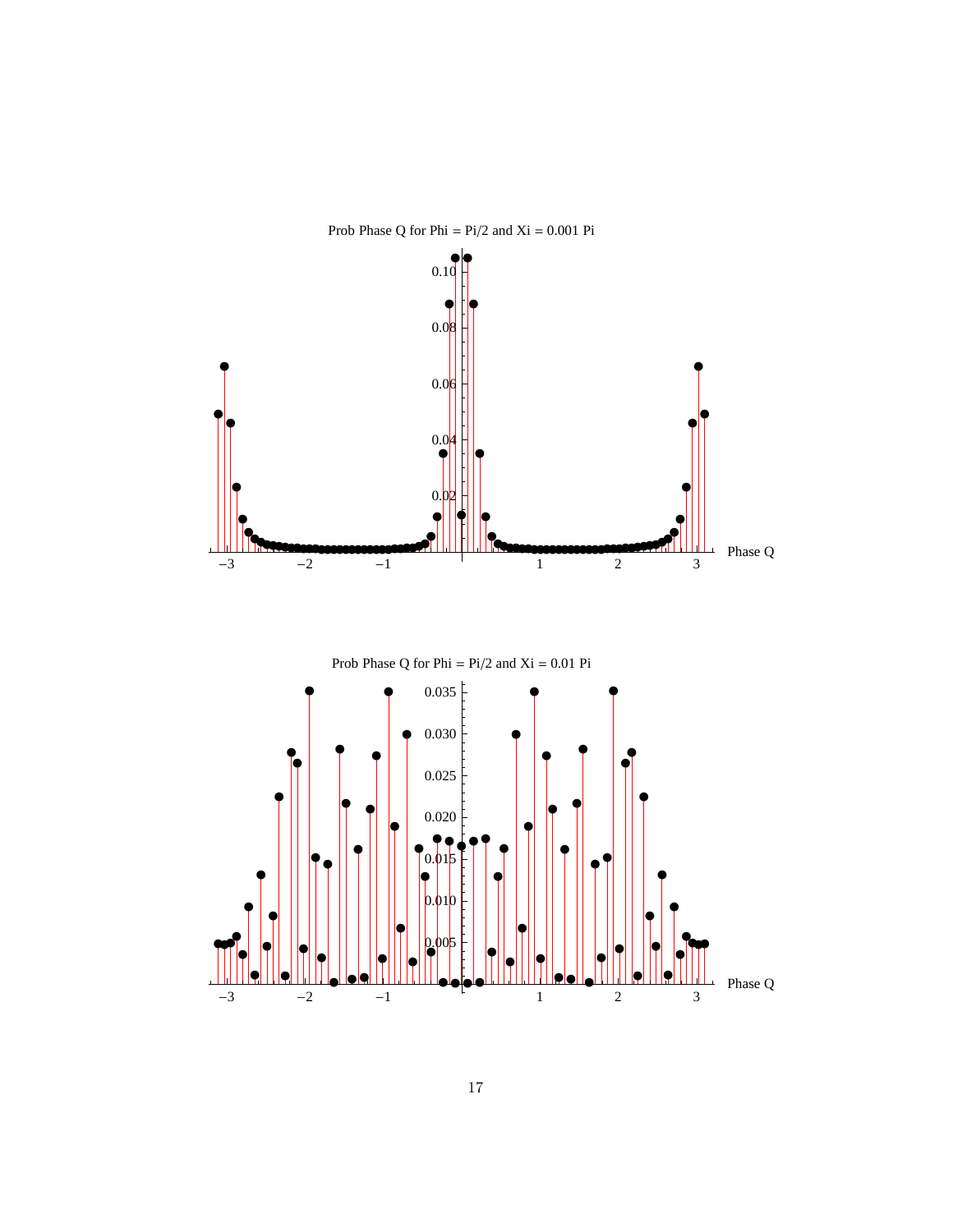

However, the factors  $\exp(-ik^2 \frac{UT}{\hbar})$  do eventually get back into phase. If  $\xi = U t/\hbar$  is a multiple of  $\pi/2$  then all the phase factors have a modulus of unity, irrespective of k. Hence a revival of the relative phase probability distribution to the sharply defined distribution that occured at the end of the first stage will take place. The revival time scale is thus given by  $T_{rev} = T_2 = \pi \hbar/2U$  (or when  $\xi = U t/\hbar = \pi/2$ . This is shown in Figure 7 for  $N = 80$ . In Figure 8 the time is slightly longer than  $T_{rev}$  and the relative phase distribution is starting to collapse again.

Figure 7. Relative phase probability at the end of the second stage. Revival of well-defined phase seen. Parameters are given in text.

Figure 8. Relative phase probability just after the end of the second stage. Beginning of collapse of well-defined phase seen. Parameters are given in text.

We now consider the effect of asymmetry. It is easy to see that at time  $T_1 + T_2$  the relative phase amplitude for non zero  $\delta$  is given by

$$
A(\theta_p, T_1 + T_2) = A(\theta_p + \delta T_2 / \hbar, T_1 + T_2)_{\delta=0}
$$

so is of the same form as when there is no asymmetry, but with the relative phase shifted by  $\delta T_2/\hbar = (\delta/U)\pi/2$ . This effect is shown in Figure 9 for  $N = 80$ . The shift in the fringe pattern would be observable if  $\delta$  is a reasonable fraction of U.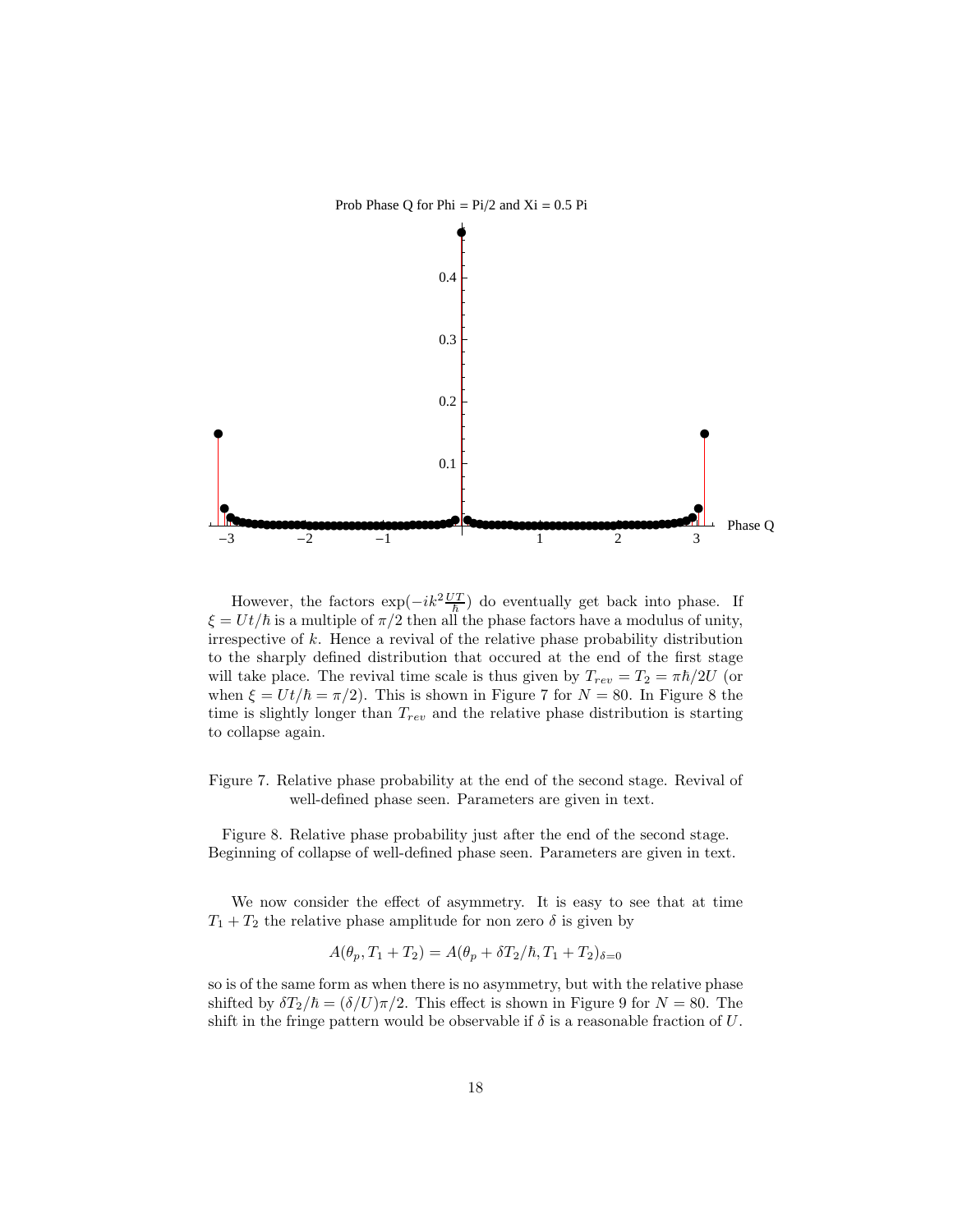

Prob Phase Q for Phi =  $Pi/2$  and  $Xi = 0.501$  Pi



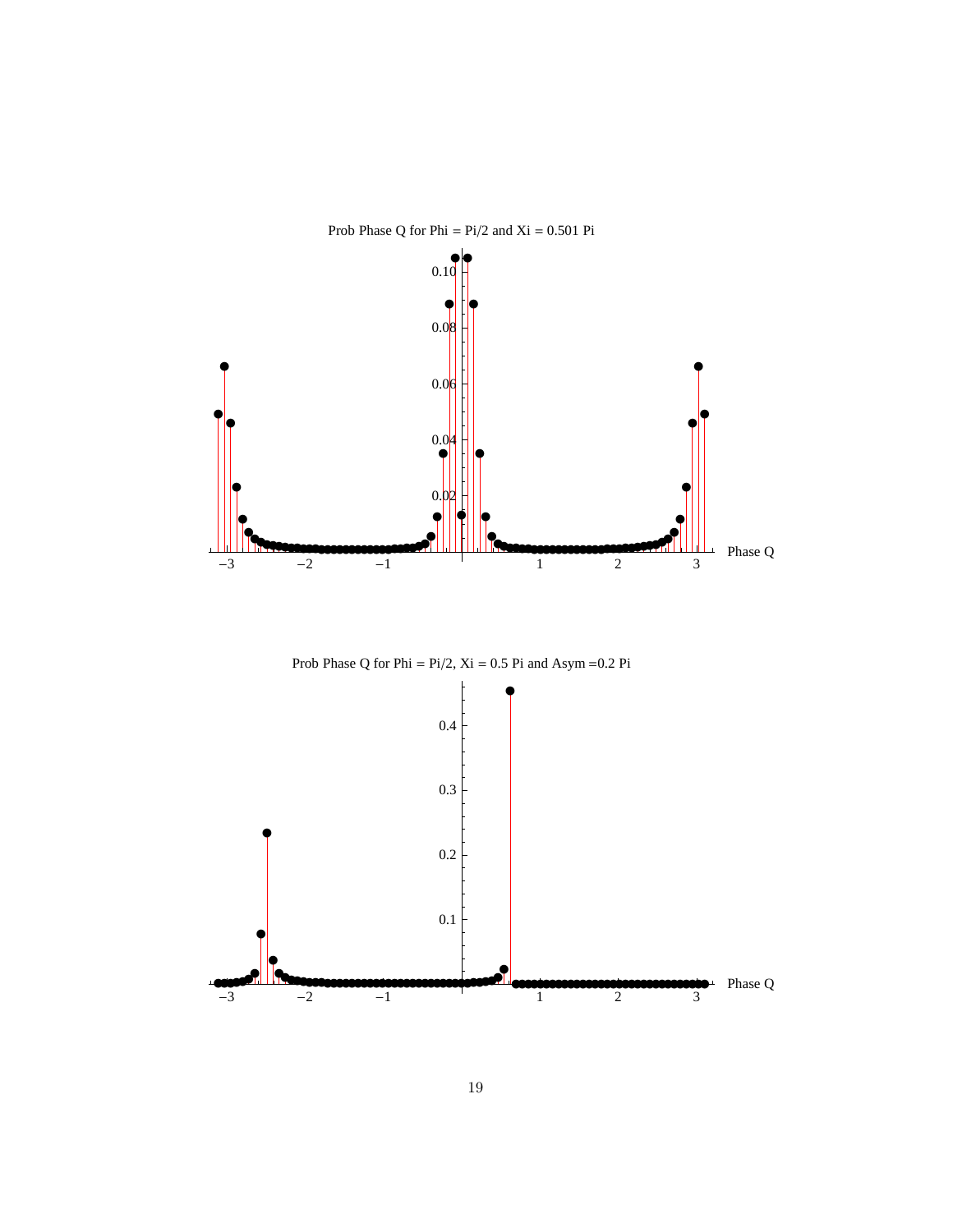Figure 9. Relative phase probability at the end of the second stage. Asymmetry present. Well-defined but shifted phase seen. Parameters are given in text.

Evolution during the second stage of the experiment is allowed to occur for a time  $T_2$  corresponding to the revival time, and with zero asymmetry present. The revival time could be determined experimentally by observing when the sharp fringes obtained at the end of the first stage are restored again. The accuracy in determining the revival tiime is given by the collapse time, so the fractional error in the revival time  $T_{rev}$  is of order  $1/N$ . If the second stage is run again with asymmetry present the fringe pattern at the revival time is shifted by  $\delta T_{rev}/\hbar$ . If this phase shift is measured with perfect accuracy, then the fractional error in measuring  $\delta$  is the same as that for  $T_{rev}$ , and hence is of order  $1/N$ . This represents a Heisenberg limited interferometry measurement of the asymmetry, scaling as the inverse of the total number of bosons.

# 5 Summary

This paper presents an approach to treating phase in quantum atom optics in which phase is regarded as a physical quantity for the system and treated theoretically as a linear Hermitian operator, similar to the Pegg-Barnett treatment of phase in quantum optics. Other approaches to treating phase are discussed and a brief review outlines previous attempts to find a Hermitian phase operator. The Pegg-Barnett approach is adapted to define a relative phase operator for two mode systems via first introducung a complete orthonormal set of relative phase eigenstates. These states are contrasted with other so-called phase states. The entanglement, fragmentation and spin squeezing properties of the relative phase states are set out. The relative phase state has maximal two mode entanglement, it is a fragmented state with its Bloch vector lying inside the Bloch sphere and is highly spin squeezed. In the final section applications of the relative phase states in describing BEC interferometry experiments are made, both in general and in the context of a proposed Heisenberg limited interferometry experiment. Interferometry experiments essentially measure the autocorrelation functions for the relative phase amplitudes. The possibility for preparing a BEC in a relative phase state is examined, and an approach based on adiabatically changing parameters in the Josephson Hamiltonian is suggested. However, the difficulty is similar to preparing a particle system in a position eigenstate. In spite of this, the relative phase states are still a useful concept for describing experments in quantum atom optics. Finally, if such a highly spin squeezed state could be prepared it may be useful for Heisenberg limited interferometry in view of the fractional fluctuation in one of the spin operator components perpendicular to the Bloch vector being essentially only of order  $1/N$ .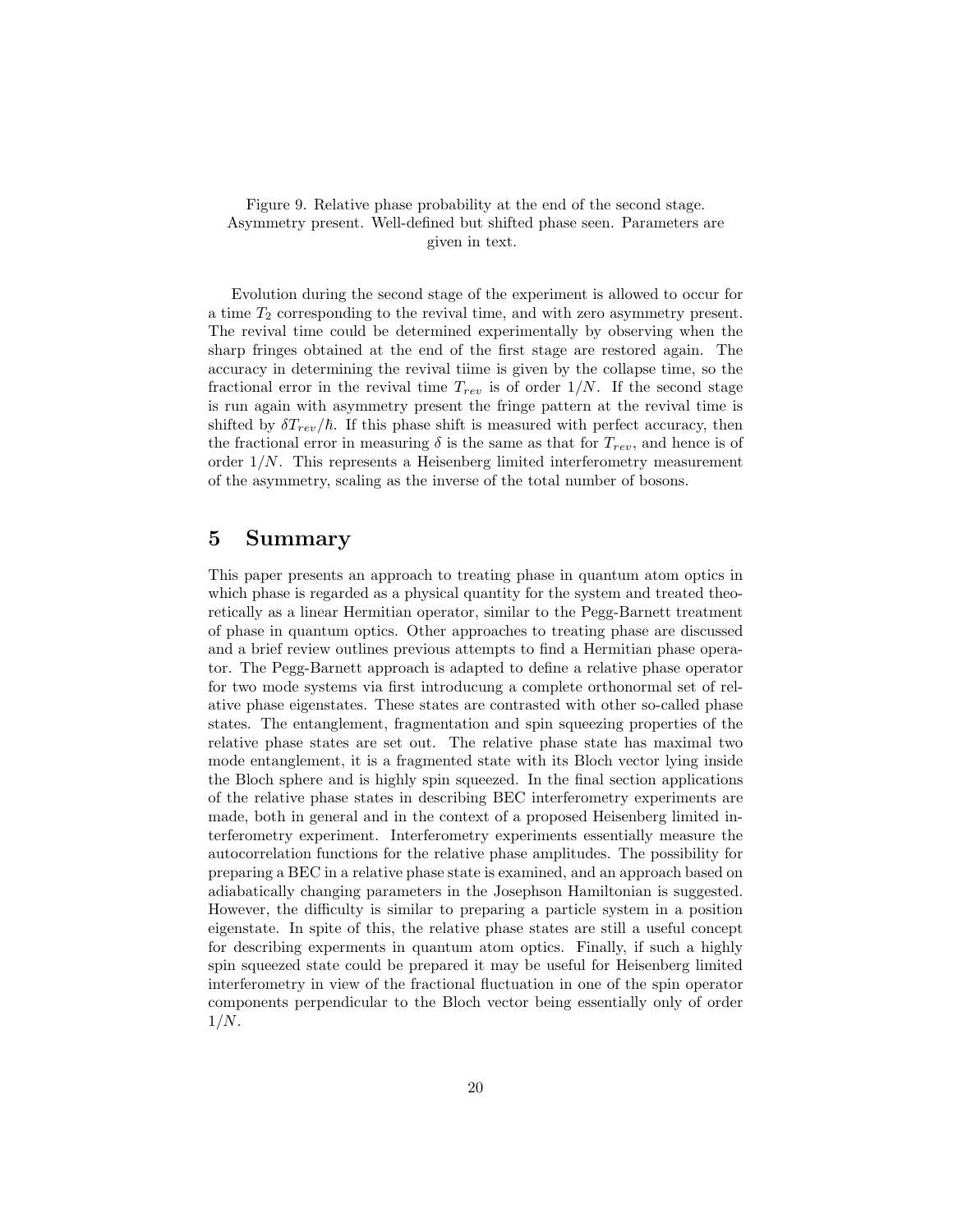# 6 Acknowledgements

This work was supported by the Australian Research Council Centre of Excellence for Quantum Atom Optics. The author thanks F. Baumgartner, S. Barnett, T. Busch, J. Close, J. Dingjan, P. Drummond, M. Egorov, E. Hinds and A. Sidorov for helpful discussions.

# <span id="page-20-0"></span>References

- <span id="page-20-1"></span>[1] S. M. Barnett and B. J. Dalton, Phys. Scripta T48, 13 (1993).
- <span id="page-20-2"></span>[2] S. M. Barnett and D. T. Pegg, Phys. Rev. A 39, 1665 (1989).
- <span id="page-20-3"></span>[3] W. Schleich, A. Bandilla and H. Paul, Phys. Rev. A 45, 6652 (1992).
- [4] D. T. Smithey, M. Beck, J. Cooper and M. G. Raymer, Phys. Scripta T48, 35 (1993).
- <span id="page-20-4"></span>[5] J. H. Shapiro, S. R. Shepard and N. C. Wong, Phys. Rev. Letts. 62, 2377 (1989).
- <span id="page-20-6"></span><span id="page-20-5"></span>[6] J. W. Noh, A. Fougeres and L. Mandel, Phys. Rev. Letts. 67, 1426 (1991).
- <span id="page-20-7"></span>[7] D. T. Pegg and S. M. Barnett, J. Mod. Opt., 44, 225 (1997).
- <span id="page-20-8"></span>[8] P. A. M. Dirac, Proc. Roy. Soc. A, 114, 243 (1927).
- <span id="page-20-9"></span>[9] L. Susskind and J. Glogower, Physics, 1, 49 (1964).
- <span id="page-20-10"></span>[10] M. M. Nieto, Phys. Scripta T48, 5 (1993).
- <span id="page-20-11"></span>[11] J. Vaccaro, Phys. Rev. A **51**, 3309 (1995).
- <span id="page-20-12"></span>[12] A. Luis and L. L. Sanchez-Soto, Phys. Rev. A 48, 4702 (1993).
- <span id="page-20-13"></span>[13] A. Luis and L. L. Sanchez-Soto, Phys. Rev. A 53, 495 (1996).
- [14] C. Menotti, J. R. Anglin, J. I. Cirac and P. Zoller, Phys. Rev. A 63, 023601 (2001).
- <span id="page-20-15"></span><span id="page-20-14"></span>[15] S. M. Barnett and D. T. Pegg, Phys. Rev. A 42, 6713 (1990).
- <span id="page-20-16"></span>[16] D. T. Pegg and J. A. Vaccaro, Phys. Rev. A 51, 859 (1995).
- <span id="page-20-17"></span>[17] A. Luis and L. L. Sanchez-Soto, Phys. Rev. A 51, 861 (1995).
- [18] Y. Li, P. Treutlein, J. Reichel and A. Sinatra, Eur. Phys. J. B, 68, 365, (2009).
- <span id="page-20-18"></span>[19] J. Grond, U. Hohenester, I. Mazets and J. Schmiedmayer, New J. Phys. 12, 065036 (2010).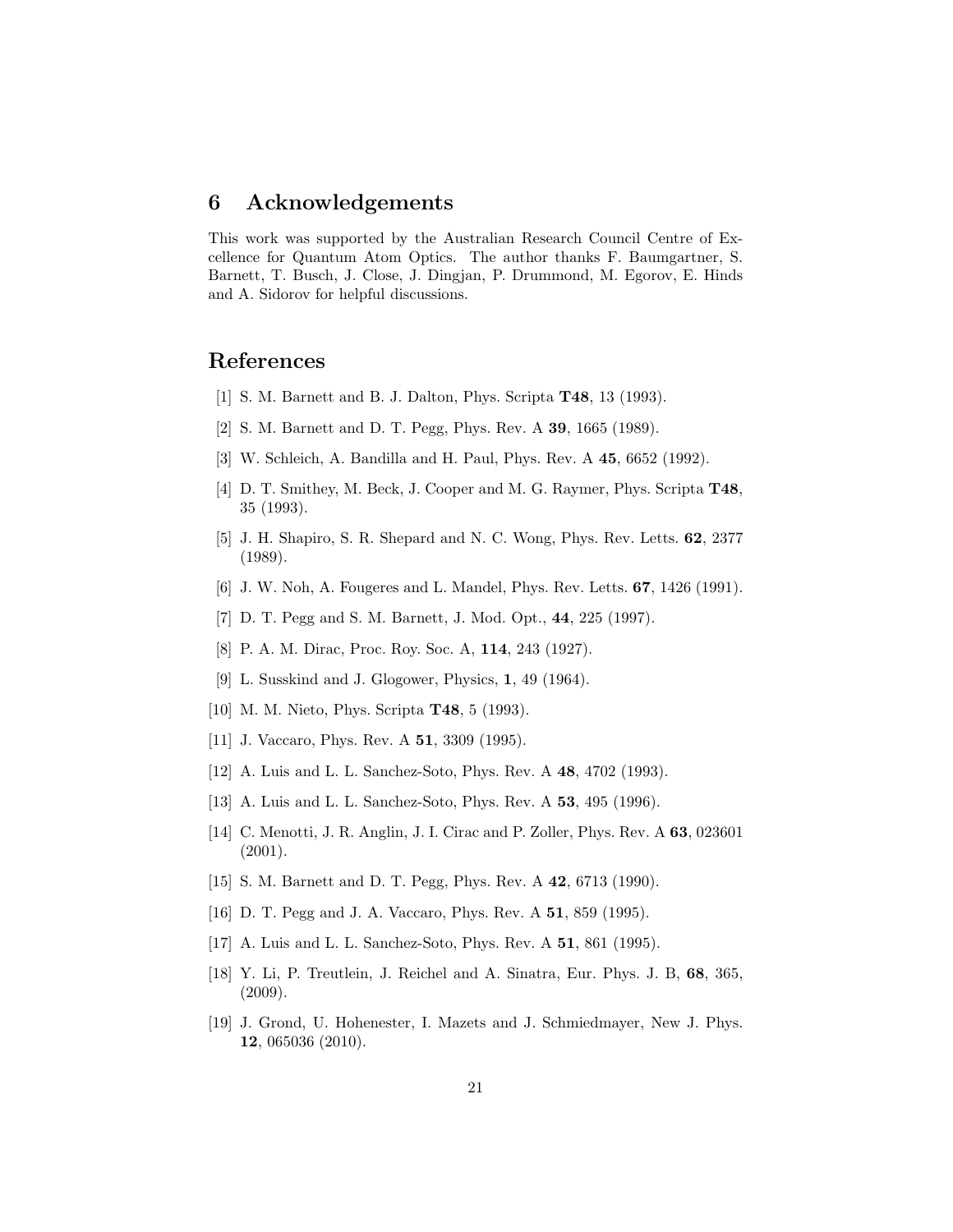- <span id="page-21-1"></span><span id="page-21-0"></span>[20] A. J. Leggett, Rev. Mod. Phys. 73, 307 (2001).
- <span id="page-21-2"></span>[21] W. Vogel and W. Schleich, Phys. Rev. A 44, 7642 (1991).
- [22] L. Amico, R. Fazio, A. Osterloh and V. Vedral, Rev. Mod. Phys. 80, 517 (2008).
- <span id="page-21-3"></span>[23] A. P. Hines, R. H. McKenzie and G. J. Milburn, Phys. Rev. A 67, 013609 (2003).
- <span id="page-21-5"></span><span id="page-21-4"></span>[24] B. J. Dalton. J. Mod. Opt. 54, 615 (2007).
- <span id="page-21-6"></span>[25] B. J. Dalton, Ann. Phys. **326**, 668 (2011).
- <span id="page-21-7"></span>[26] M. Kitagawa and M. Ueda, Phys. Rev. A 47, 5138 (1993).
- <span id="page-21-8"></span>[27] M. Jaaskelainen and P. Meystre, Phys. Rev. A 73, 013602 (2006).
- <span id="page-21-9"></span>[28] P. Bouyer and M. A. Kasevich, Phys. Rev. A 56, R1083 (1997).
- <span id="page-21-10"></span>[29] R. Bach and K. Rzazewski, Phys. Rev. Letts. **92**, 200401 (2004).
- <span id="page-21-11"></span>[30] R. Bach and K. Rzazewski, Phys. Rev. A 70, 063622 (2004).
- <span id="page-21-12"></span>[31] J. A. Dunningham and K. Burnett, Phys. Rev. A **70**, 033601 (2004).
- [32] E. M. Wright, D. F. Walls and J. C. Garrison, Phys. Rev. Letts. 77, 2158 (1996).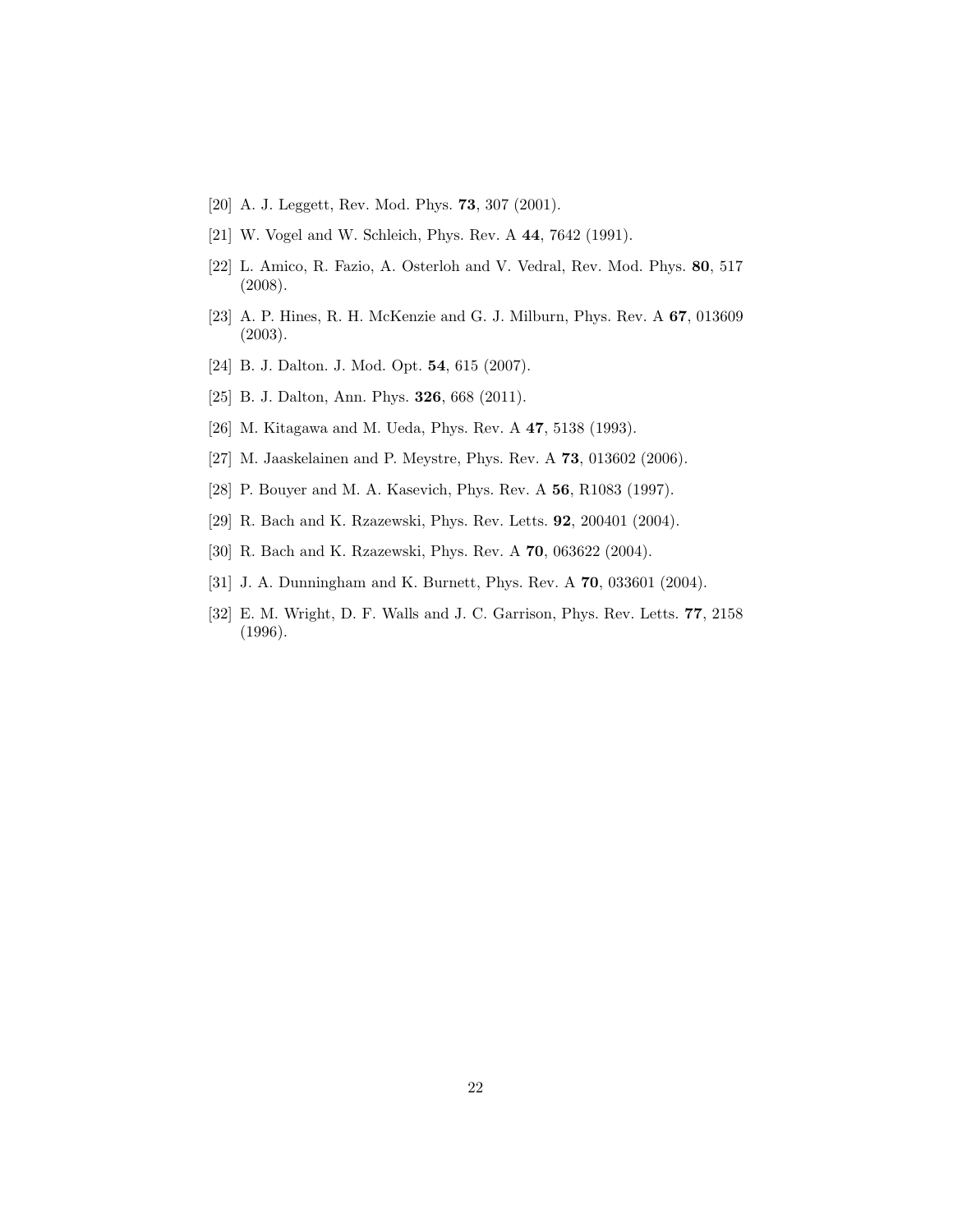# 7 Appendix

In the appendix we summarize certain key results needed in the main body of the paper.

## 7.1 Field operators

For the two mode BEC the field operators are given in the two mode approximation as

<span id="page-22-0"></span>
$$
\widehat{\Psi}(\mathbf{r}) = \widehat{a}\phi_a(\mathbf{r}) + \widehat{b}\phi_b(\mathbf{r}) \qquad \widehat{\Psi}(\mathbf{r})^\dagger = \widehat{a}^\dagger\phi_a^*(\mathbf{r}) + \widehat{b}^\dagger\phi_b^*(\mathbf{r}) \tag{29}
$$

and with the usual non-zero commutation rules for the mode operators  $[\hat{a}, \hat{a}^{\dagger}] = \hat{b} \hat{b}^{\dagger}$  $[\hat{b}, \hat{b}^{\dagger}] = \hat{1}$ , the non-zero commutation rule for the field operators is

$$
[\widehat{\Psi}(\mathbf{r}), \widehat{\Psi}(\mathbf{r}')^{\dagger}] = \phi_a(\mathbf{r})\phi_a^*(\mathbf{r}') + \phi_b(\mathbf{r})\phi_b^*(\mathbf{r}') = \delta_2(\mathbf{r}, \mathbf{r}')
$$
(30)

which is a restricted delta function for the space spanned by the two orthonormal mode functions.

## 7.2 Spin operators and spin states

Because of the two-mode approximation it is possible to treat the bosonic system using the methods of angular momentum theory. The system behaves like a macroscopic spin system with angular momentum quantum number  $j = \frac{N}{2}$ .

In a two-mode theory it is convenient to introduce the Schwinger spin angular momentum operators defined by

<span id="page-22-1"></span>
$$
\widehat{S}_x = (\widehat{b}^\dagger \widehat{a} + \widehat{a}^\dagger \widehat{b})/2 \n\widehat{S}_y = (\widehat{b}^\dagger \widehat{a} - \widehat{a}^\dagger \widehat{b})/2i \n\widehat{S}_z = (\widehat{b}^\dagger \widehat{b} - \widehat{a}^\dagger \widehat{a})/2
$$
\n(31)

The spin operators  $\widehat{S}_a$  satisfy the standard commutation rules for angular momentum operators

$$
\left[\widehat{S}_a,\widehat{S}_b\right] = i\,\epsilon_{abc}\widehat{S}_c \qquad (a,b,c=x,y,z),\tag{32}
$$

and the *square* of the angular momentum  $(\underline{\widehat{S}})^2$  can be related to the boson<br>number operator. Thus: number operator. Thus:

<span id="page-22-2"></span>
$$
(\widehat{\underline{S}})^2 = \sum_a (\widehat{S}_a)^2
$$
  
= 
$$
\frac{\widehat{N}}{2} (\frac{\widehat{N}}{2} + 1)
$$
 (33)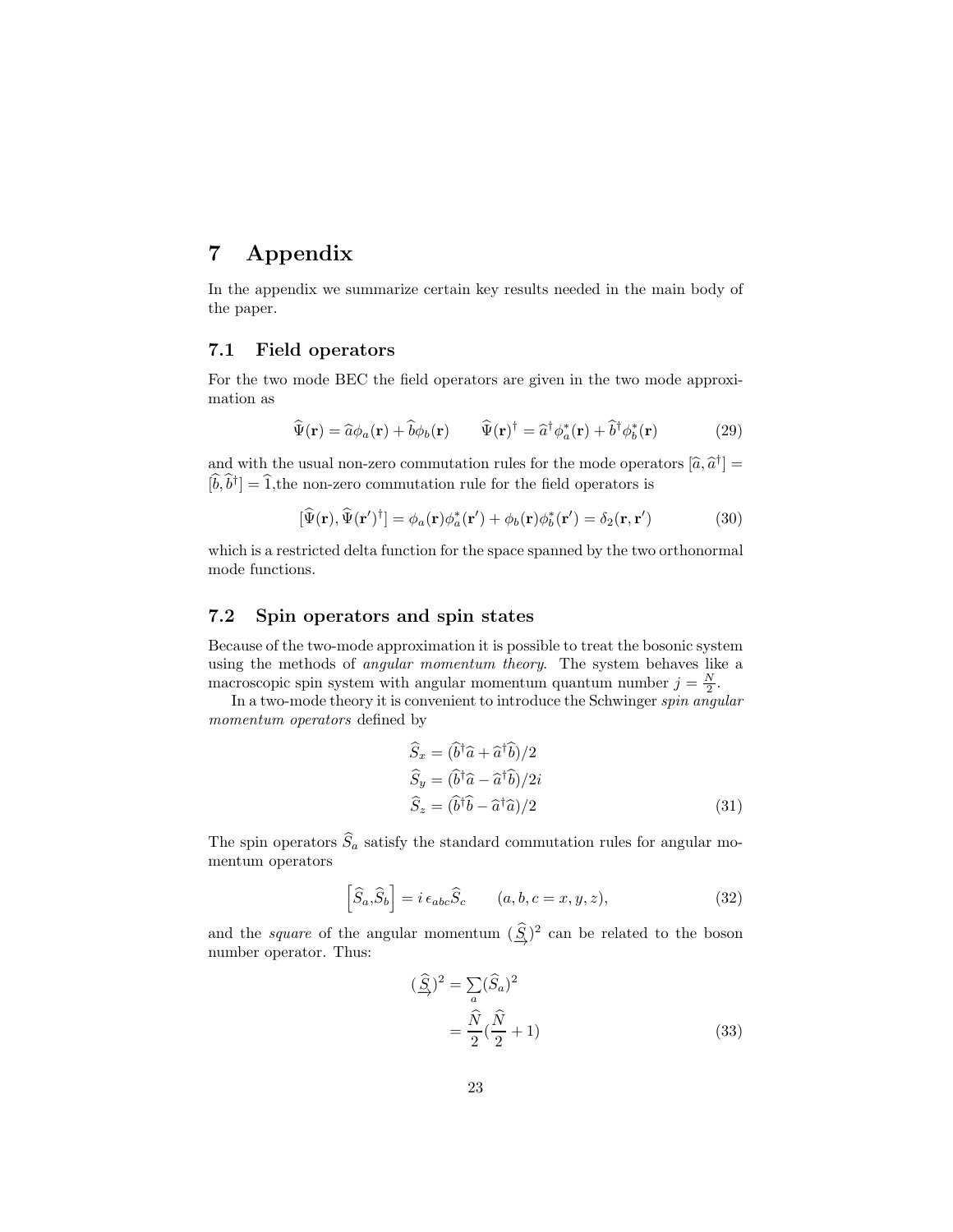<span id="page-23-0"></span>
$$
\widehat{N} = (\widehat{b}^{\dagger}\widehat{b} + \widehat{a}^{\dagger}\widehat{a})\tag{34}
$$

is the number operator. Clearly the angular momentum squared is a conserved quantity. Note that the spin operator  $S_z$  is the same as the relative number operator  $δN$ .

The N boson system behaves like a *giant spin system* in the two-mode approximation. The basis states  $|N/2 - k\rangle_a |N/2 + k\rangle_b$  are simultaneous eigenstates of  $(\widehat{S})^2$  and  $\widehat{S}_z$  with eigenvalues  $\frac{N}{2}(\frac{N}{2}+1)$  and k respectively. To em-<br>phasize the spin character of the basis states we can introduce the notation phasize the spin character of the basis states we can introduce the notation

$$
|N/2 - k\rangle_a |N/2 + k\rangle_b \equiv \frac{(\widehat{a}^{\dagger})^{\left(\frac{N}{2} - k\right)} }{\left[\left(\frac{N}{2} - k\right)!\right]^{\frac{1}{2}} } \frac{\left(\widehat{b}^{\dagger}\right)^{\left(\frac{N}{2} + k\right)} }{\left[\left(\frac{N}{2} + k\right)!\right]^{\frac{1}{2}}} |0\rangle
$$
  

$$
\equiv \left|\frac{N}{2}, k\right\rangle
$$
 (35)

Thus:

$$
\left(\frac{\widehat{S}}{\rightarrow}\right)^2 \left| \frac{N}{2}, k \right\rangle = \frac{N}{2} \left(\frac{N}{2} + 1\right) \left| \frac{N}{2}, k \right\rangle \tag{36}
$$

<span id="page-23-1"></span>
$$
\widehat{S}_z \left| \frac{N}{2}, k \right\rangle = k \left| \frac{N}{2}, k \right\rangle \tag{37}
$$

Hence  $j = \frac{N}{2}$  is the *spin angular momentum* quantum number, and k is the spin magnetic quantum number, with  $\left(-\frac{N}{2} \leq k \leq \frac{N}{2}\right)$ . Thus the boson number  $N$  and the quantity k that specifies the fragmentation of the BEC between the two modes have a physical interpretation in terms of angular momentum theory. Since boson numbers may be  $\sim 10^8$  the spin system is on a macroscopic scale.

As in angular momentum theory we find it convenient to introduce *spin* up  $\hat{S}_+$  and spin down  $\hat{S}_-$  operators, which change the spin magnetic quantum numbers by  $\pm 1$ . We have

<span id="page-23-2"></span>
$$
\widehat{S}_{\pm} \left| \frac{N}{2}, k \right\rangle = \left\{ \frac{N}{2} (\frac{N}{2} + 1) - k(k \pm 1) \right\}^{\frac{1}{2}} \left| \frac{N}{2}, k \pm 1 \right\rangle
$$
  
=  $\left\{ (\frac{N}{2} \mp k) (\frac{N}{2} \pm k + 1) \right\}^{\frac{1}{2}} \left| \frac{N}{2}, k \pm 1 \right\rangle$   
 $\widehat{S}_{\pm} = \widehat{S}_x \pm i \widehat{S}_y.$  (38)

The methods of angular momentum theory can be utilized by first writing the full Hamiltonian in terms of spin operators using equations [\(29\)](#page-22-0), [\(31\)](#page-22-1), [\(34\)](#page-23-0) - noting that all terms involve equal numbers of creation and annihilation operators, and its matrix elements calculated using angular momentum theory from [\(37\)](#page-23-1) and [\(38\)](#page-23-2). The same applies in a simplification to the full Hamiltonian giving rise to the Josephson Hamiltonian.

where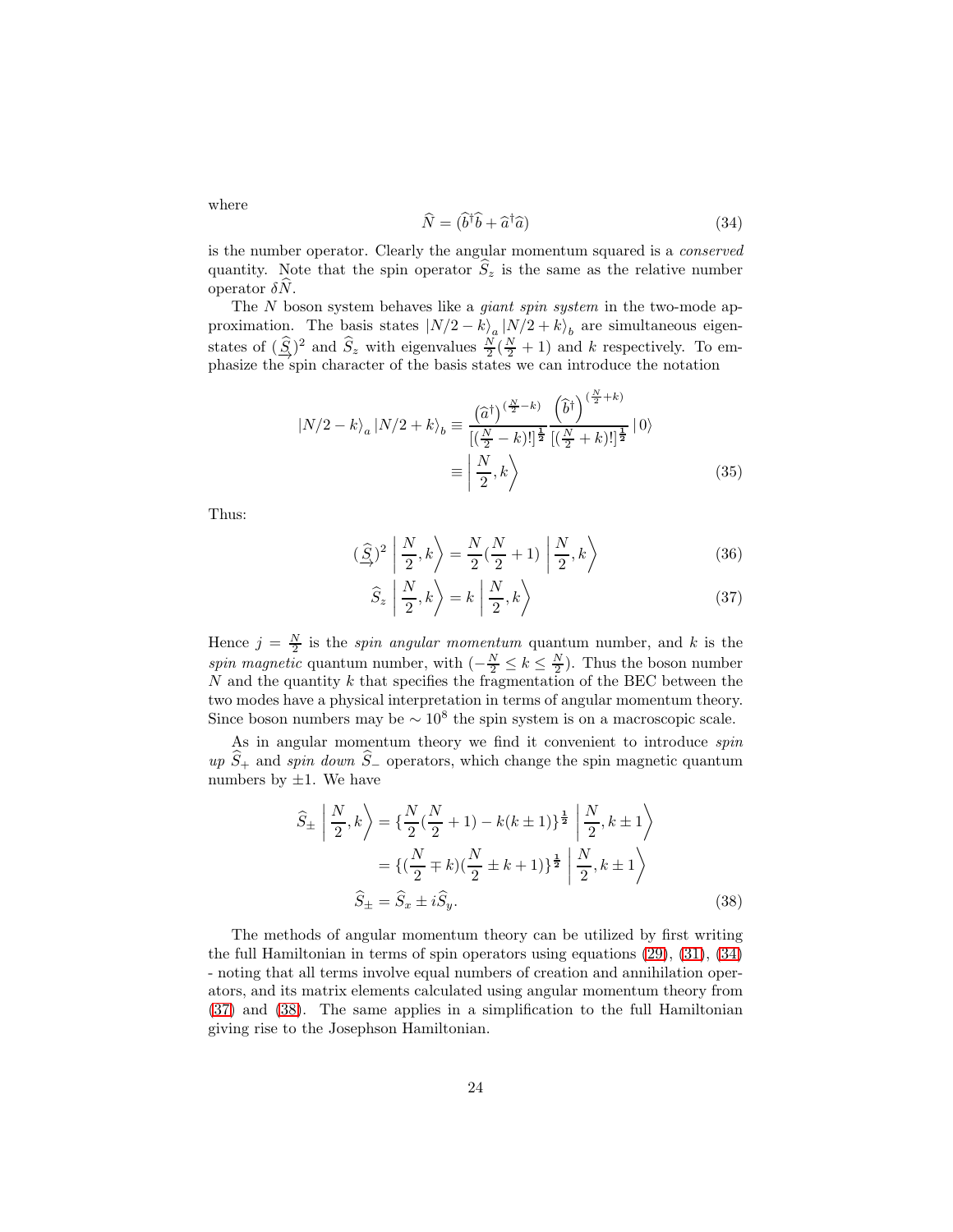## 7.3 Quantum correlation functions

The first order quantum correlation function is defined as

$$
G^{(1)}(\mathbf{r}, \mathbf{r}') = \left\langle \widehat{\Psi}(\mathbf{r})^{\dagger} \widehat{\Psi}(\mathbf{r}') \right\rangle \tag{39}
$$

and for the pure state given by [\(5\)](#page-5-1) this is found to be

$$
G^{(1)}(\mathbf{r};\mathbf{r}') = \sum_{k} b_{k} {}^{*}b_{k} \left\{ \phi_{a}(\mathbf{r}) {}^{*} \phi_{a}(\mathbf{r}') \left( \frac{N}{2} - k \right) + \phi_{b}(\mathbf{r}) {}^{*} \phi_{b}(\mathbf{r}') \left( \frac{N}{2} + k \right) \right\} + \sum_{k} b_{k} {}^{*}b_{k+1} \left\{ \phi_{a}(\mathbf{r}) {}^{*} \phi_{b}(\mathbf{r}') \sqrt{\left( \frac{N}{2} - k \right) \left( \frac{N}{2} + k + 1 \right)} \right\} + \sum_{k} b_{k} {}^{*}b_{k-1} \left\{ \phi_{b}(\mathbf{r}) {}^{*} \phi_{a}(\mathbf{r}') \sqrt{\left( \frac{N}{2} + k \right) \left( \frac{N}{2} - k + 1 \right)} \right\}
$$
(40)

## 7.4 Bloch vector

The components  $S_a$  of the *Bloch vector* are given by averages of the *spin oper*ators  $\widehat{S}_a$ 

$$
S_a = \left\langle \widehat{S}_a \right\rangle \qquad (a = x, y, z) \tag{41}
$$

Often the Bloch vector components are scaled in units of  $N$ , but to avoid extra notation we will not do that here.

Since  $\widehat{S}_a$  is hermitian and  $\langle \widehat{S}_a \rangle^2$ ≤  $\left\langle (\widehat{S}_a)^2 \right\rangle$  and using [\(33\)](#page-22-2) we see that

$$
0 \le \sum_{a} S_a^2 \le \sum_{a} \left\langle (\hat{S}_a)^2 \right\rangle = \frac{N}{2} (\frac{N}{2} + 1) \doteqdot \frac{N^2}{4} \qquad N \gg 1 \tag{42}
$$

showing that for all states the Bloch vector lies inside or on a Bloch sphere, whose radius is  $\frac{N}{2}$ .

For the quantum state given by [\(5\)](#page-5-1) expressions for the Bloch vector components are

$$
S_{\pm} = \sum_{k} b_{k}^{*} b_{k\mp 1} \sqrt{\left(\frac{N}{2}(\frac{N}{2} + 1) - k(k \mp 1)\right)}
$$
  
\n
$$
S_{x} = (S_{+} + S_{-})/2 \qquad S_{y} = (S_{+} - S_{-})/2i
$$
  
\n
$$
S_{z} = \sum_{k} b_{k}^{*} b_{k} k
$$
\n(43)

and these are related to the first order quantum correlation function via

$$
G^{(1)}(\mathbf{r}; \mathbf{r}')
$$
  
= 
$$
\begin{pmatrix} \frac{N}{2} \left\{ \phi_a(\mathbf{r})^* \phi_a(\mathbf{r}') + \phi_b(\mathbf{r})^* \phi_b(\mathbf{r}') \right\} \\ + S_z \left\{ -\phi_a(\mathbf{r})^* \phi_a(\mathbf{r}') + \phi_b(\mathbf{r})^* \phi_b(\mathbf{r}') \right\} \\ + S_z \left\{ \phi_a(\mathbf{r})^* \phi_b(\mathbf{r}') \right\} + S_z \left\{ \phi_b(\mathbf{r})^* \phi_a(\mathbf{r}') \right\} \end{pmatrix}
$$
(44)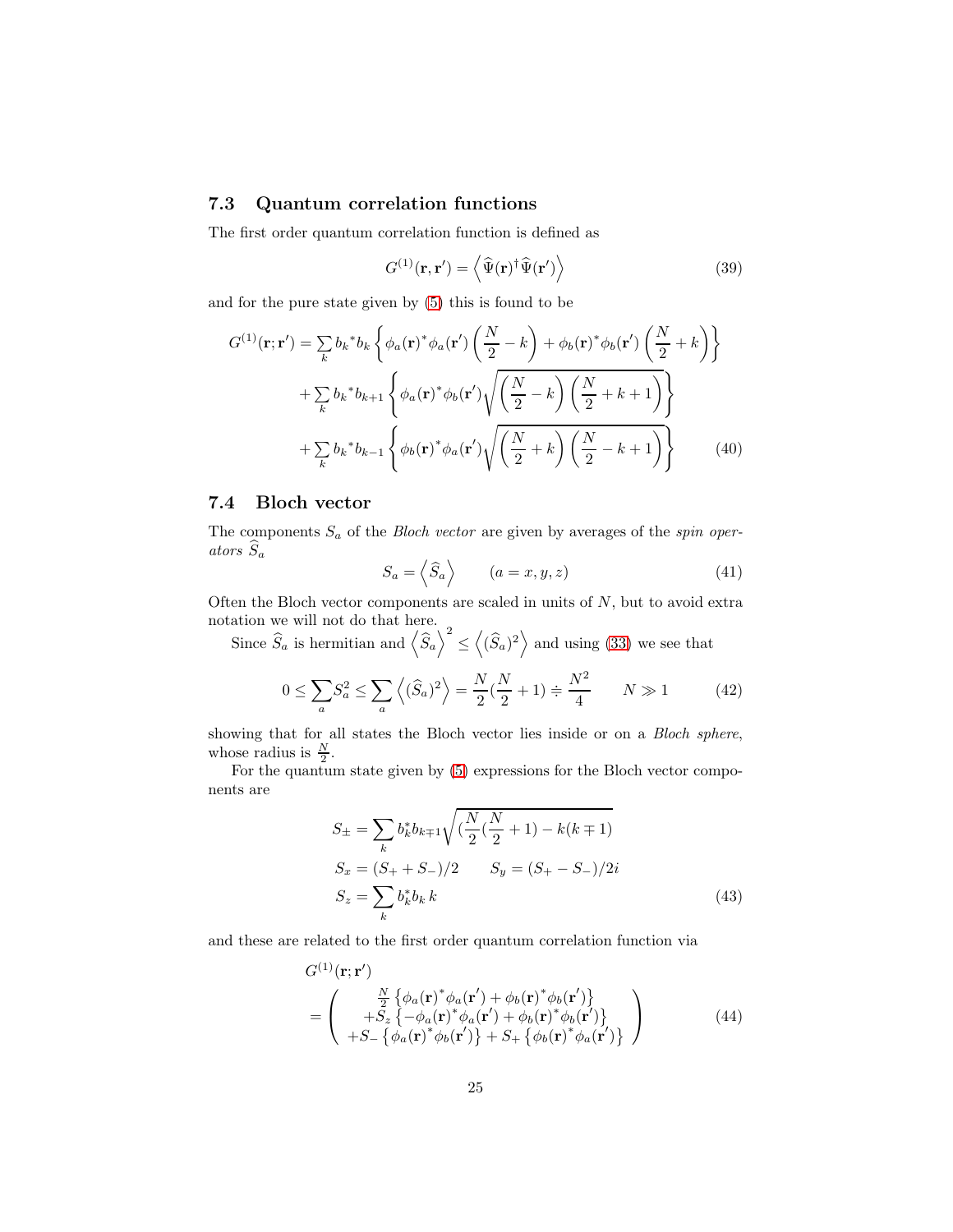## 7.5 Covariance matrix for spin operators

The covariance matrix  $C(\widehat{S}_a, \widehat{S}_b)$  for the spin operators  $\widehat{S}_a$  is given by

$$
C(\widehat{S}_a, \widehat{S}_b) = \frac{1}{2} \left( \left\langle \Delta \widehat{S}_a \, \Delta \widehat{S}_b \right\rangle + \left\langle \Delta \widehat{S}_b \, \Delta \widehat{S}_a \right\rangle \right) \tag{45}
$$

$$
\Delta\widehat{S}_a = \widehat{S}_a - \langle \widehat{S}_a \rangle \qquad (a, b = x, y, z) \tag{46}
$$

where  $\Delta S_a$  is a spin fluctuation operator. It is easy to see that the 3 × 3 covariance matrix is real and symmetric and that  $C(S_a, S_a)$  gives the variance  $\langle (\Delta \hat{S}_a)^2 \rangle$  for  $\hat{S}_a$ . These are the square of the *standard deviations* or *fluctua*tions. Such a matrix defines a positive quadratic form  $F(\xi_x, \xi_y, \xi_z)$ . With real  $\xi_a$  we have

$$
F(\xi_x, \xi_y, \xi_z) = \sum_{a,b} \xi_a C(\hat{S}_a, \hat{S}_b) \xi_b
$$
  
=  $\frac{1}{2} \left( \left\langle \sum_a \xi_a \Delta \hat{S}_a \sum_b \xi_b \Delta \hat{S}_b \right\rangle + \left\langle \sum_b \xi_b \Delta \hat{S}_b \sum_a \xi_a \Delta \hat{S}_a \right\rangle \right)$   
=  $\langle S(\xi)^{\dagger} S(\xi) \rangle \ge 0$  (47)

for any state, where  $S(\xi) = \sum$  $\sum_{a} \xi_a \Delta \hat{S}_a = S(\xi)^{\dagger}$ . Hence the three eigenvalues for

the covariance matrix will be real and positive. Linear combinations of the  $\Delta\widehat{S}_a$ involving a real orthogonal matrix will diagonalise the covariance matrix and the diagonal elements will give the variances for fluctuations in three orthogonal directions. These specify the *principal quantum fluctuations*.

The covariance matrix can also be written as

$$
C(\widehat{S}_a, \widehat{S}_b) = \frac{1}{2} \left\langle \left( \widehat{S}_a \,\widehat{S}_b + \widehat{S}_b \,\widehat{S}_a \right) \right\rangle - \left\langle \widehat{S}_a \right\rangle \left\langle \widehat{S}_b \right\rangle \tag{48}
$$

so it measures the difference between the average of half the anti-commutator of  $\widehat{S}_a$ ,  $\widehat{S}_b$  and the product of the averages of the separate  $\widehat{S}_a$ ,  $\widehat{S}_b$ .

Expressions for the covariance matrix elements for the spin operators in the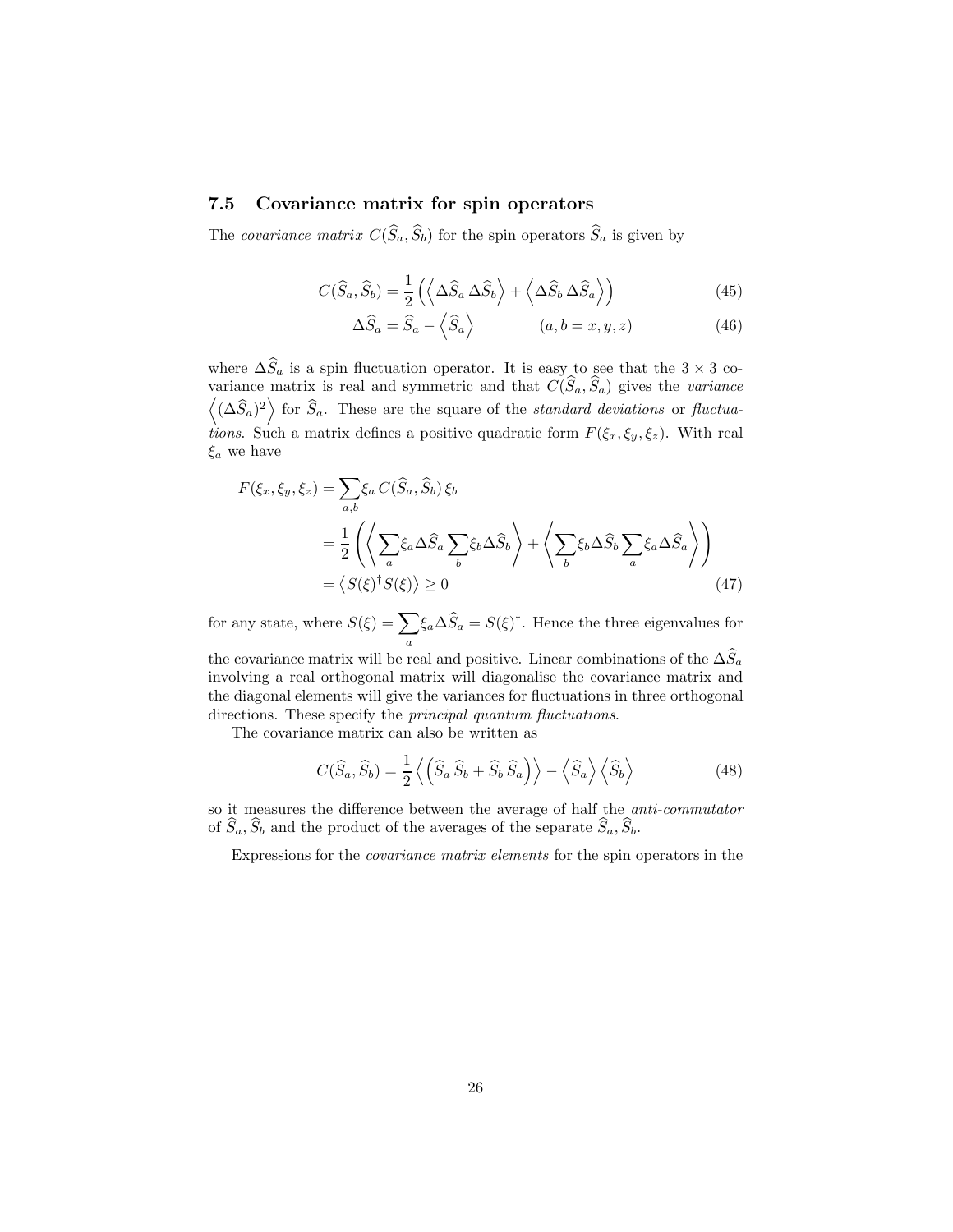case of the pure state given by [\(5\)](#page-5-1) are as follows.

$$
C_{xx}
$$
  
=  $C(\hat{S}_x, \hat{S}_x)$   
=  $\frac{1}{4} \sum_{k} b_{k+2}^* b_k \sqrt{\frac{N}{2} (\frac{N}{2} + 1) - k(k+1)} \sqrt{\frac{N}{2} (\frac{N}{2} + 1) - (k+1)(k+2)}$   
+  $\frac{1}{2} \sum_{k} b_k^* b_k (\frac{N}{2} (\frac{N}{2} + 1) - k^2)$   
+  $\frac{1}{4} \sum_{k} b_{k-2}^* b_k \sqrt{\frac{N}{2} (\frac{N}{2} + 1) - k(k-1)} \sqrt{\frac{N}{2} (\frac{N}{2} + 1) - (k-1)(k-2)}$   
-  $\frac{1}{4} \left( \sum_{k} b_{k+1}^* b_k \sqrt{\frac{N}{2} (\frac{N}{2} + 1) - k(k+1)} \right)^2$  (49)

and

$$
C_{xy}
$$
  
=  $C(\hat{S}_x, \hat{S}_y) = C_{yx}$   
=  $\frac{1}{4i} \sum_k b_{k+2}^* b_k \sqrt{\frac{N}{2} (\frac{N}{2} + 1) - k(k+1)} \sqrt{\frac{N}{2} (\frac{N}{2} + 1) - (k+1)(k+2)}$   

$$
- \frac{1}{4i} \sum_k b_{k-2}^* b_k \sqrt{\frac{N}{2} (\frac{N}{2} + 1) - k(k-1)} \sqrt{\frac{N}{2} (\frac{N}{2} + 1) - (k-1)(k-2)}
$$
  

$$
- \frac{1}{4i} \left( \sum_k b_{k+1}^* b_k \sqrt{\frac{N}{2} (\frac{N}{2} + 1) - k(k+1)} \right)^2
$$
  
+  $\frac{1}{4i} \left( \sum_k b_{k-1}^* b_k \sqrt{\frac{N}{2} (\frac{N}{2} + 1) - k(k-1)} \right)^2$  (50)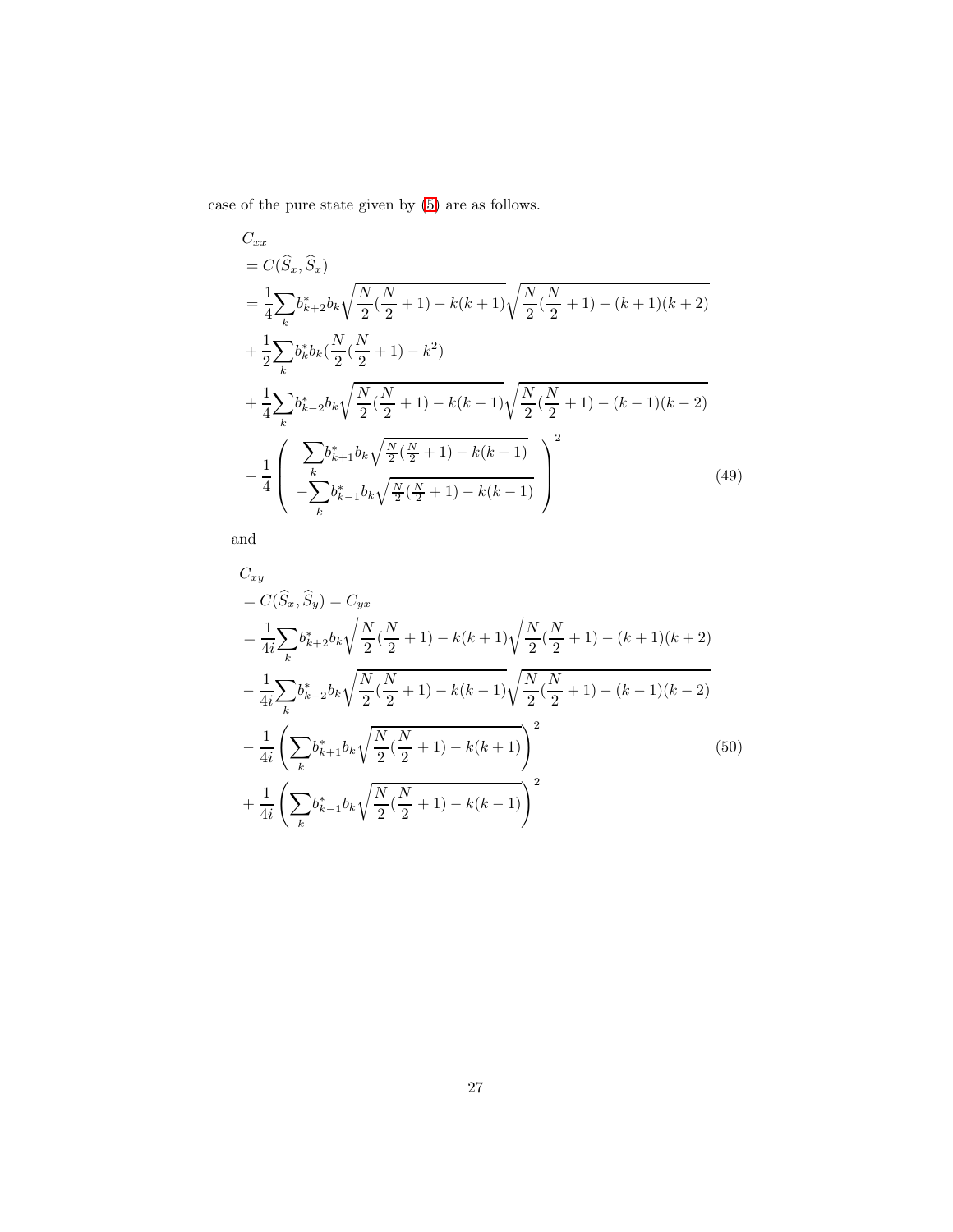and

$$
C_{xz} = C(\hat{S}_x, \hat{S}_z) = C_{zx}
$$
  
=  $\frac{1}{4} \sum_k b_{k+1}^* b_k (2k+1) \sqrt{\frac{N}{2} (\frac{N}{2} + 1)} - k(k+1)$   
+  $\frac{1}{4} \sum_k b_{k-1}^* b_k (2k-1) \sqrt{\frac{N}{2} (\frac{N}{2} + 1)} - k(k-1)$   
-  $\frac{1}{2} \sum_k b_{k+1}^* b_k \sqrt{\frac{N}{2} (\frac{N}{2} + 1)} - k(k+1) \sum_k b_k^* b_k k$  (51)  
-  $\frac{1}{2} \sum_k b_{k-1}^* b_k \sqrt{\frac{N}{2} (\frac{N}{2} + 1)} - k(k-1) \sum_k b_k^* b_k k$ 

and

$$
C_{yy} = C(\hat{S}_y, \hat{S}_y)
$$
  
=  $-\frac{1}{4} \sum_k b_{k+2}^* b_k \sqrt{\frac{N}{2} (\frac{N}{2} + 1) - k(k+1)} \sqrt{\frac{N}{2} (\frac{N}{2} + 1) - (k+1)(k+2)}$   
+  $\frac{1}{2} \sum_k b_k^* b_k (\frac{N}{2} (\frac{N}{2} + 1) - k^2)$   
 $-\frac{1}{4} \sum_k b_{k-2}^* b_k \sqrt{\frac{N}{2} (\frac{N}{2} + 1) - k(k-1)} \sqrt{\frac{N}{2} (\frac{N}{2} + 1) - (k-1)(k-2)}$   
+  $\frac{1}{4} \left( \sum_k b_{k+1}^* b_k \sqrt{\frac{N}{2} (\frac{N}{2} + 1) - k(k+1)} \right)^2$   
 $+\frac{1}{4} \left( -\sum_k b_{k-1}^* b_k \sqrt{\frac{N}{2} (\frac{N}{2} + 1) - k(k-1)} \right)^2$  (52)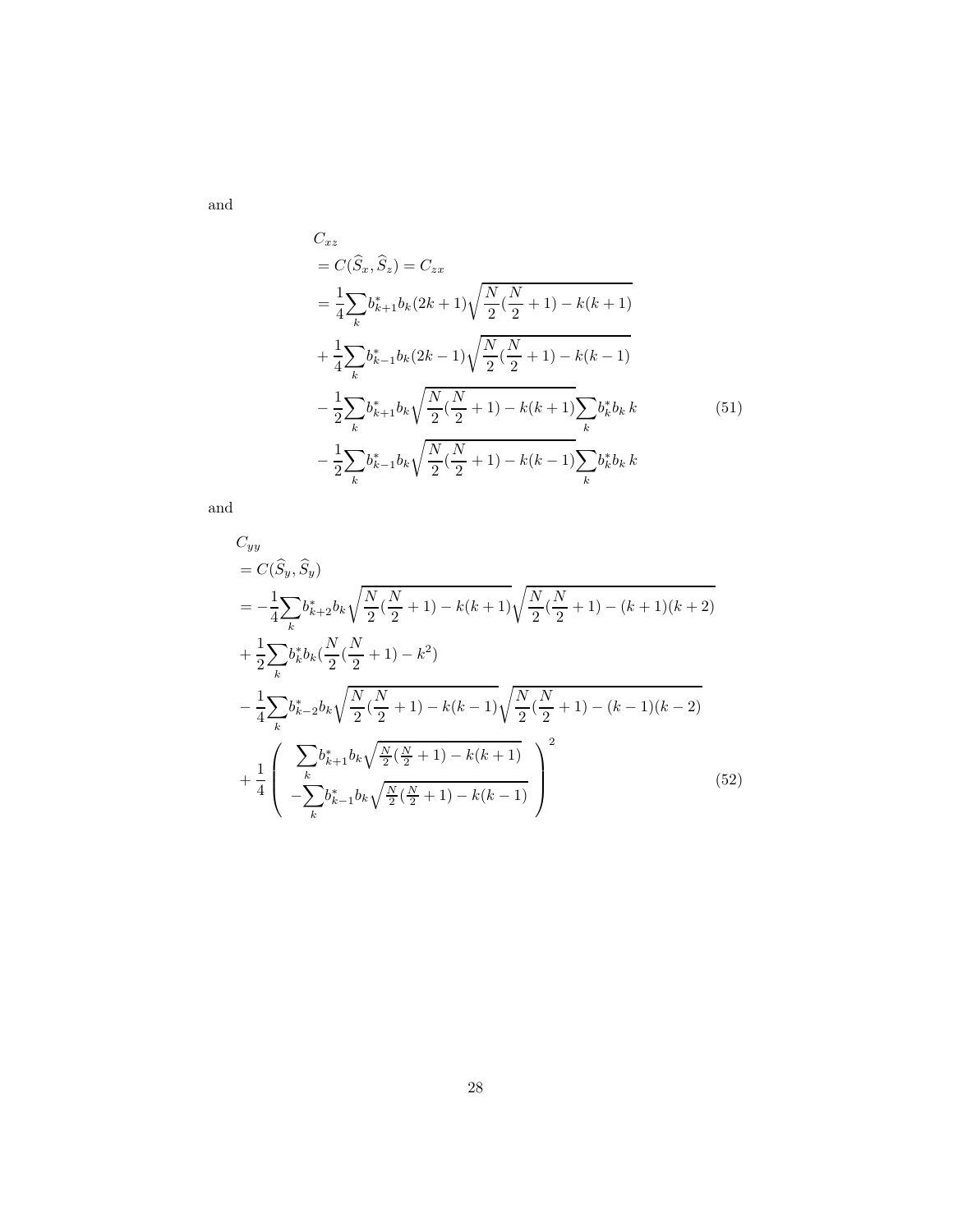and

$$
C_{yz}
$$
  
=  $C(\hat{S}_y, \hat{S}_z) = C_{zy}$   
=  $\frac{1}{4i} \sum_k b_{k+1}^* b_k (2k+1) \sqrt{\frac{N}{2} (\frac{N}{2} + 1) - k(k+1)}$   
 $- \frac{1}{4i} \sum_k b_{k-1}^* b_k (2k-1) \sqrt{\frac{N}{2} (\frac{N}{2} + 1) - k(k-1)}$   
 $- \frac{1}{2i} \sum_k b_{k+1}^* b_k \sqrt{\frac{N}{2} (\frac{N}{2} + 1) - k(k+1)} \sum_k b_k^* b_k k$  (53)  
 $+ \frac{1}{2i} \sum_k b_{k-1}^* b_k \sqrt{\frac{N}{2} (\frac{N}{2} + 1) - k(k-1)} \sum_k b_k^* b_k k$ 

and finally

$$
C_{zz} = C(\widehat{S}_z, \widehat{S}_z)
$$
  
= 
$$
\sum_k b_k^* b_k k^2 - \left(\sum_k b_k^* b_k k\right)^2
$$
 (54)

In terms of the new spin operators defined via the orthogonal transformation in [\(16\)](#page-8-0), the new covariance matrix is given by

$$
C(\widehat{J}_a, \widehat{J}_b) = \sum_{c,d} M_{ac}(\theta_p) C(\widehat{S}_c, \widehat{S}_d) M_{bd}(\theta_p) = \delta_{ab} \left\langle (\Delta \widehat{J}_a)^2 \right\rangle \tag{55}
$$

where

$$
[M(\theta_p)] = \begin{bmatrix} 0 & 0 & 1 \\ \sin \theta_p & \cos \theta_p & 0 \\ \cos \theta_p & -\sin \theta_p & 0 \end{bmatrix}
$$
 (56)

relates the new and original spin operators via

<span id="page-28-0"></span>
$$
\widehat{J}_a = \sum_c M_{ac}(\theta_p) \widehat{S}_c \tag{57}
$$

It turns out that the new covariance matrix is diagonal. The evaluation of the original covariance matrix involves the following sums for  $N$  large:

(a) 
$$
\sum_{k} \sqrt{\left(\frac{N}{2}\left(\frac{N}{2}+1\right)-k(k\pm 1)/\left(N+1\right)\right)} = \frac{\pi N}{8}
$$
  
\n(b)  $\sum_{k} \sqrt{\left(\frac{N}{2}\left(\frac{N}{2}+1\right)-k(k\pm 1)\right)} \sqrt{\left(\frac{N}{2}\left(\frac{N}{2}+1\right)-(k\pm 1)(k\pm 2)/(N+1)\right)} = \frac{N^2}{6}$   
\n(c)  $\sum_{k} \left(\frac{N}{2}\left(\frac{N}{2}+1\right)-k^2\right)/(N+1) = \frac{N^2}{6}$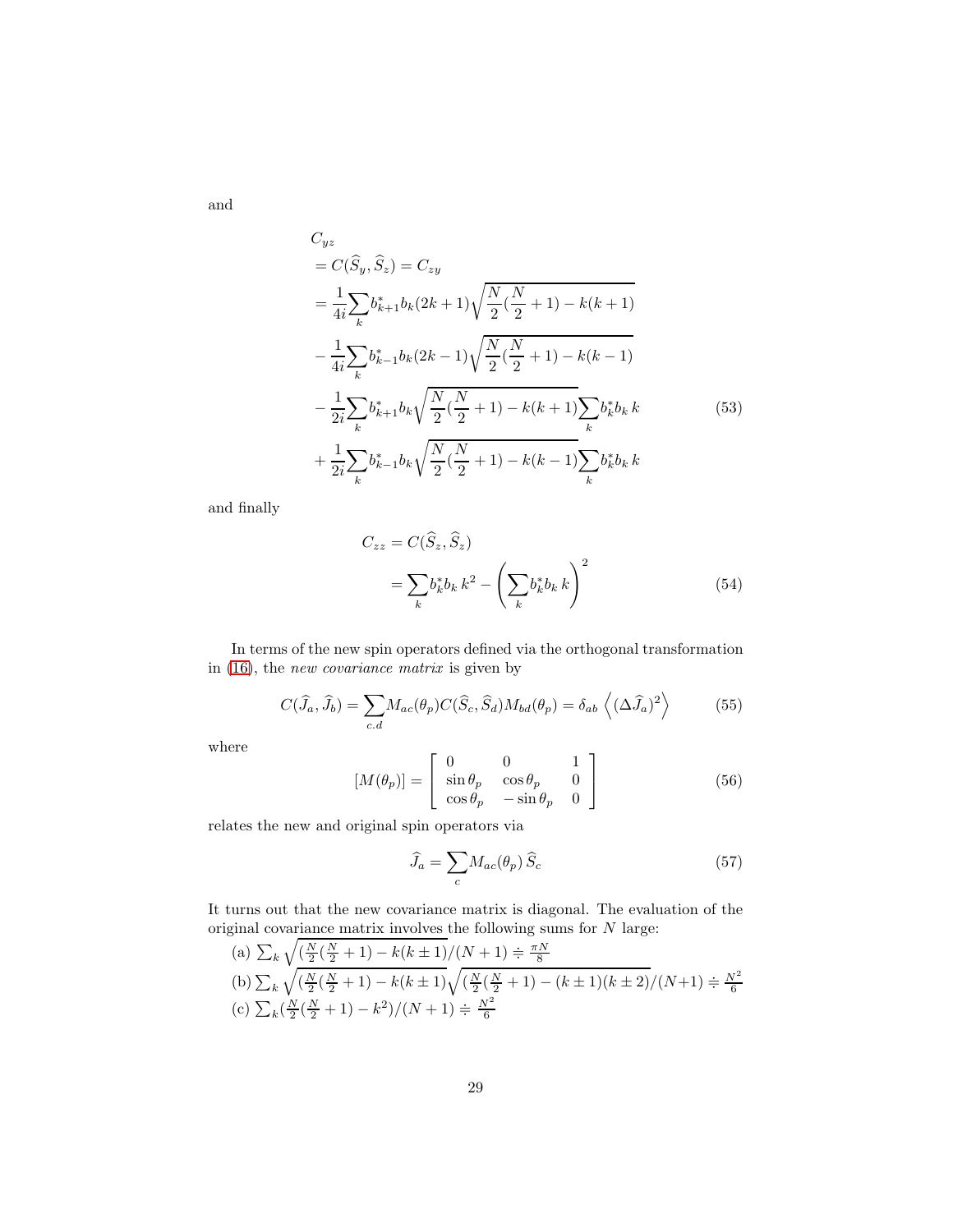(d)  $\sum_{k} (2k+1)\sqrt{\left(\frac{N}{2}(\frac{N}{2}+1) - k(k+1)/(N+1)}\right)} = 0$ . These sums are correct to  $O(N)$ . This gives the new covariance matrix to  $O(N)$  as

$$
\[C(\widehat{J}_a, \widehat{J}_b)\] = \begin{bmatrix} \left(\frac{1}{12}\right)N^2 & 0 & 0\\ 0 & 0 & 0\\ 0 & 0 & \left(\frac{1}{6} - \frac{\pi^2}{64}\right)N^2 \end{bmatrix} \tag{58}
$$

showing that correct to  $O(N)$  the variances for  $\widehat{J}_x, \widehat{J}_z$  are large but that for  $\widehat{J}_y$ is zero.

To determine the new covariance matrix more accurately we begin again with the new spin operators still given by  $(57)$  and work out the expressions for  $C(\tilde{J}_a, \tilde{J}_b)$  to  $O(N^0)$  when the term is zero correct to  $O(N)$ . As before we find the new covariance matrix is diagonal but now given by

$$
\[C(\widehat{J}_a, \widehat{J}_b)\] = \begin{bmatrix} \left(\frac{1}{12}\right)N^2 & 0 & 0\\ 0 & \frac{1}{8} + \frac{1}{4}\ln N & 0\\ 0 & 0 & \left(\frac{1}{6} - \frac{\pi^2}{64}\right)N^2 \end{bmatrix} \tag{59}
$$

The new variance for  $\hat{J}_y$  is now found to be non-zero and given by  $\frac{1}{8} + \frac{1}{4} \ln N$ . This requires the following sum:

(e)  $\left(-\sum_{k=1}^{n} x_{k}\right)$  $\sqrt{\left(\frac{N}{2}(\frac{N}{2}+1) - k(k\pm 1)\right)}\sqrt{(\frac{N}{2}(\frac{N}{2}+1) - (k\pm 1)(k\pm 2)})/2(N+1)+$  $\sum_{k} \left( \frac{N}{2} \left( \frac{N}{2} + 1 \right) - k(k \pm 1) \right) / 2(N + 1) \right) \doteq \frac{1}{8} + \frac{1}{4} \ln N.$ 

## 7.6 Energy fluctuations

The Josephson Hamiltonian is given by

$$
\widehat{H} = U\widehat{S}_z^2 - J\widehat{S}_x + \delta\widehat{S}_z \tag{60}
$$

and it is straightforward to show that then variance in the energy is given by

$$
\delta \widehat{H}^2 = \begin{bmatrix} U & -J & \delta \end{bmatrix} \times \begin{bmatrix} \{\widehat{S}_z^2, \widehat{S}_z^2\} & \{\widehat{S}_z^2, \widehat{S}_x\} & \{\widehat{S}_z^2, \widehat{S}_z\} \\ \{\widehat{S}_x, \widehat{S}_z^2\} & \{\widehat{S}_x, \widehat{S}_x\} & \{\widehat{S}_x, \widehat{S}_z\} \\ \{\widehat{S}_z, \widehat{S}_z^2\} & \{\widehat{S}_z, \widehat{S}_x\} & \{\widehat{S}_z, \widehat{S}_z\} \end{bmatrix} \times \begin{bmatrix} U \\ -J \\ \delta \end{bmatrix}
$$
(61)

which involves the covariances of  $\hat{S}_z^2$ ,  $\hat{S}_x$  and  $\hat{S}_z$ . Evaluating the covariances using certain sums given in the previous section plus

(f) 
$$
\sum_k k^2/(N+1) \doteq \frac{N^2}{12} (g) \sum_k k^4/(N+1) \doteq \frac{N^3}{80}
$$
  
(h)  $\sum_k k(k+1) \sqrt{\left(\frac{N}{2}(\frac{N}{2}+1) - k(k+1)/(N+1) \right)} \doteq \frac{\pi N^3}{128}$  we have correct to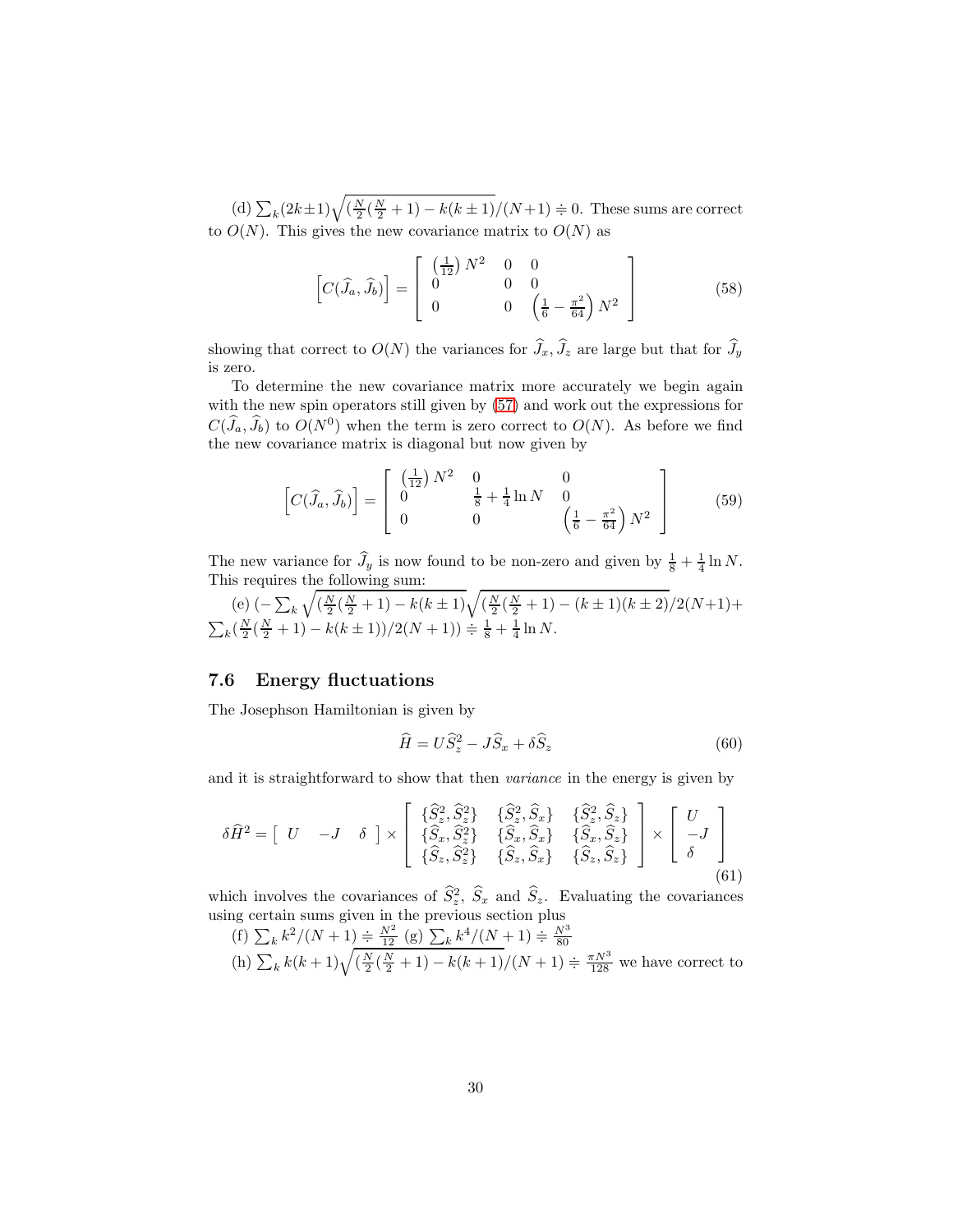$$
\delta \hat{H}^{2}
$$
\n
$$
= \begin{bmatrix} U & -J & \delta \end{bmatrix} \times \begin{bmatrix} \frac{1}{180} N^{4} & -\frac{\pi}{384} N^{3} \cos \theta_{p} & 0 \\ -\frac{\pi}{384} N^{3} \cos \theta_{p} & (\frac{1}{6} - \frac{\pi^{2}}{64}) N^{2} \cos^{2} \theta_{p} & 0 \\ 0 & 0 & \frac{1}{12} N^{2} \end{bmatrix} \times \begin{bmatrix} U \\ -J \\ \delta \end{bmatrix}
$$
\n
$$
= N^{2} \times \begin{bmatrix} UN & J & \delta \end{bmatrix} \times \begin{bmatrix} \frac{1}{180} & \frac{\pi}{384} \cos \theta_{p} & 0 \\ \frac{\pi}{384} \cos \theta_{p} & (\frac{1}{6} - \frac{\pi^{2}}{64}) \cos^{2} \theta_{p} & 0 \\ 0 & 0 & \frac{1}{12} \end{bmatrix} \times \begin{bmatrix} UN \\ J \\ \delta \end{bmatrix}
$$
\n(62)

which is a quadratic form in the quantities  $UN, J$  and  $\delta$ . That this form is positive definite can be shown by determining the eigen values  $\lambda_1(\theta_p)$ ,  $\lambda_2(\theta_p)$ and  $\lambda_3(\theta_p)$  of the 3x3 matrix.

The corresponding eigenvalue equations are

$$
\begin{bmatrix}\n\frac{1}{180} & \frac{\pi}{384} \cos \theta_p & 0 \\
\frac{\pi}{384} \cos \theta_p & (\frac{1}{6} - \frac{\pi^2}{64}) \cos^2 \theta_p & 0 \\
0 & 0 & \frac{1}{12}\n\end{bmatrix}\n\times\n\begin{bmatrix}\nX_{1\alpha} \\
X_{2\alpha} \\
X_{3\alpha}\n\end{bmatrix} = \lambda_\alpha(\theta_p) \begin{bmatrix}\nX_{1\alpha} \\
X_{2\alpha} \\
X_{3\alpha}\n\end{bmatrix} (63)
$$

where the eigenvectors are orthogonal and normalised to unity  $\sum$ i  $X_{i\alpha}X_{i\beta} =$  $\delta_{\alpha\beta}$ . The eigenvalues are easily obtained as

$$
\lambda_1(\theta_p) = \frac{1}{2}((a+b) + \sqrt{(a-b)^2 + 4c^2})
$$
  
\n
$$
\lambda_2(\theta_p) = \frac{1}{2}((a+b) - \sqrt{(a-b)^2 + 4c^2})
$$
  
\n
$$
\lambda_3(\theta_p) = d
$$
\n(64)

with  $a = \frac{1}{180}$ ,  $b = (\frac{1}{6} - \frac{\pi^2}{64}) \cos^2 \theta_p$ ,  $c = \frac{\pi}{384} \cos \theta_p$  and  $d = \frac{1}{12}$ . The eigenvalues are all real and positive, as may be seen in Figure 10 for the non-trivial  $\lambda_1(\theta_p)$ ,  $\lambda_2(\theta_p)$ .

Figure 10. Eigenvalues  $\lambda_1(\theta_p)$  (blue curve) and  $\lambda_2(\theta_p)$  (red curve)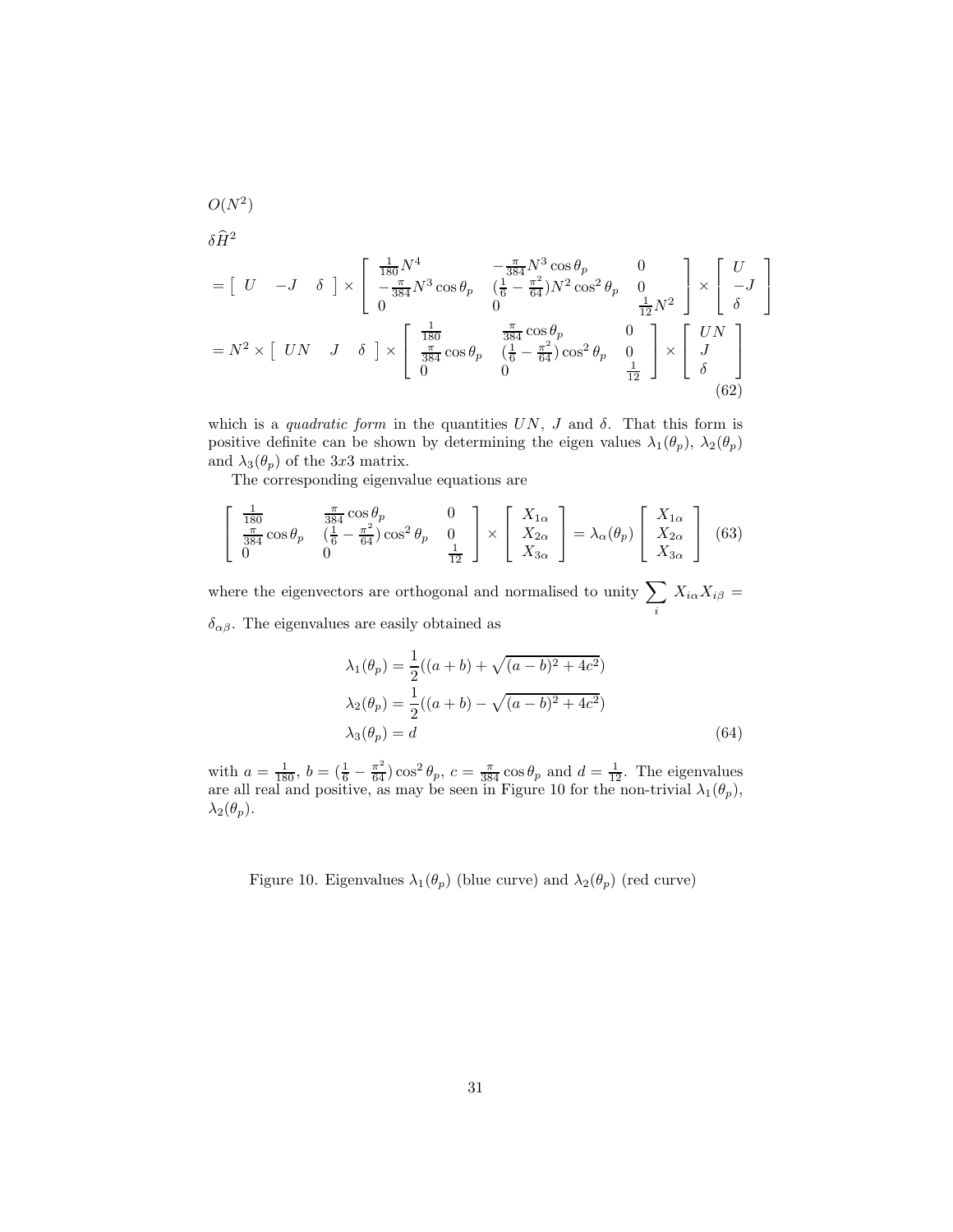

The corresponding eigenvectors are:

 $\overline{a}$ 

$$
\begin{bmatrix}\nX_{11} \\
X_{21} \\
X_{31}\n\end{bmatrix} = \frac{1}{\sqrt{(a - \lambda_1)^2 + c^2}} \begin{bmatrix}\n-c \\
(a - \lambda_1) \\
0\n\end{bmatrix}
$$
\n
$$
\begin{bmatrix}\nX_{12} \\
X_{22} \\
X_{32}\n\end{bmatrix} = \frac{1}{\sqrt{(a - \lambda_2)^2 + c^2}} \begin{bmatrix}\n-c \\
(a - \lambda_2) \\
0\n\end{bmatrix}
$$
\n
$$
\begin{bmatrix}\nX_{13} \\
X_{23} \\
X_{33}\n\end{bmatrix} = \begin{bmatrix}\n0 \\
0 \\
1\n\end{bmatrix}
$$
\n(65)

The eigenvector for  $\lambda_1(\theta_p)$  are shown in Figure 11.

Figure 11. Eigenvector for  $\lambda_1(\theta_p)$ .  $X_{11}$  (blue curve) and  $X_{21}$  (red curve).  $X_{31} = 0.$ 

For the case where

$$
\begin{bmatrix}\nUN \\
J \\
\delta\n\end{bmatrix} = K \begin{bmatrix}\nX_{1\alpha} \\
X_{2\alpha} \\
X_{3\alpha}\n\end{bmatrix}
$$
\n(66)